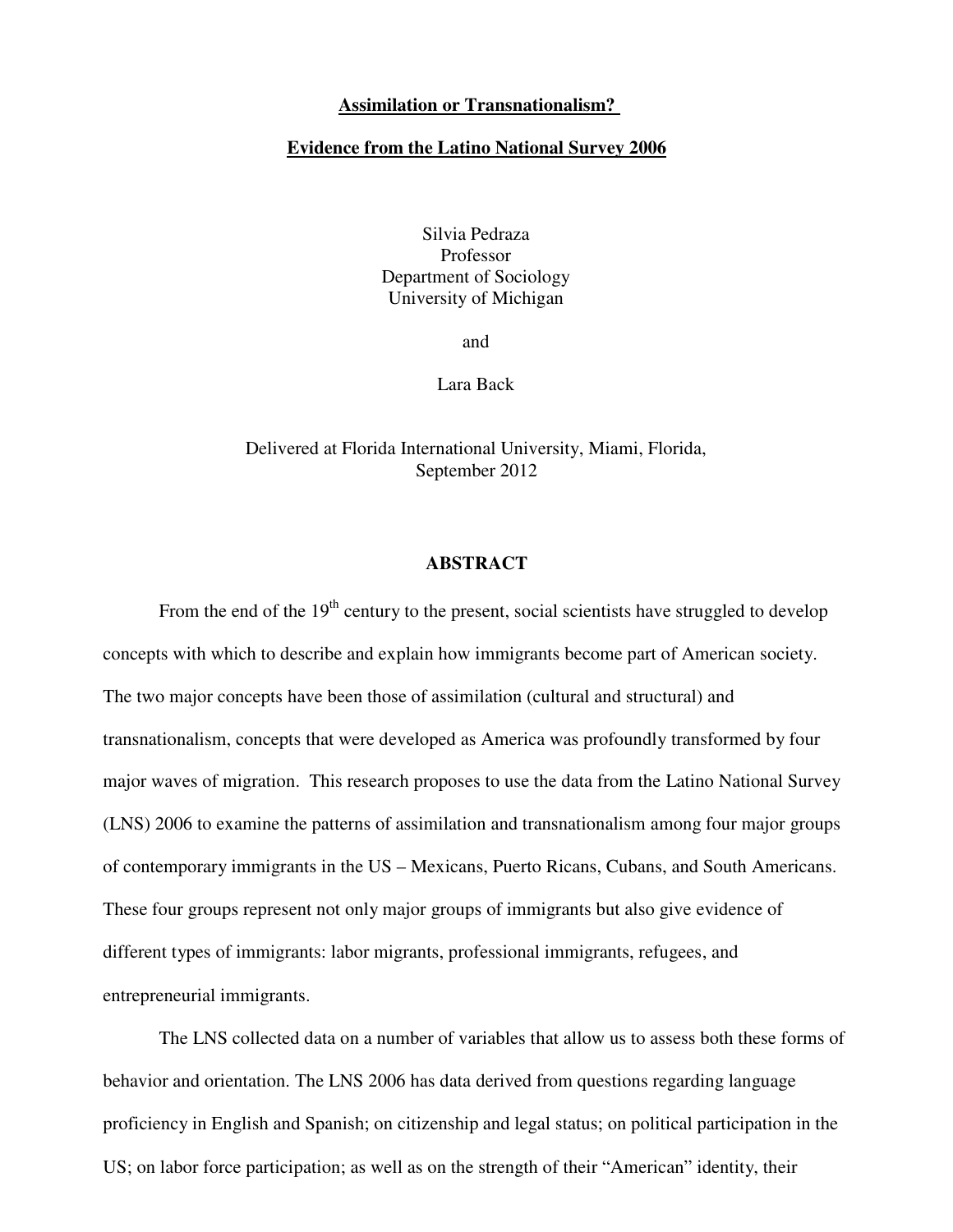national identity, and the development of a pan-ethnic Hispanic or Latino identity – all markers or assimilation. The LNS also has data derived from questions regarding return visits and return migration; contact with those left behind; remittances; and the immigrants' involvement in homeland politics – all markers of transnationalism. The four samples of immigrants are large enough (Mexicans 3,879; Puerto Ricans 467; Cubans 341; South Americans 410) that descriptive statistics and significance tests should speak to their different histories and reasons for migration, as well as their various patterns of incorporation in America. We will also regress our variables of interest on various measures of assimilation and transnationalism, to see the difference in the coefficients for the various ethnic/nationality groups when controlling for their contrasting social characteristics.

We aim to describe the extent to which these four groups have become assimilated to American society or are engaged in transnational behavior with respect to their original homelands. In addition, we seek to know to what extent the two – assimilation and transnationalism – are forms of behavior that coexist -- giving evidence of the development of new bilingual and bicultural identities -- or contradict each other -- the one being at the expense of the other.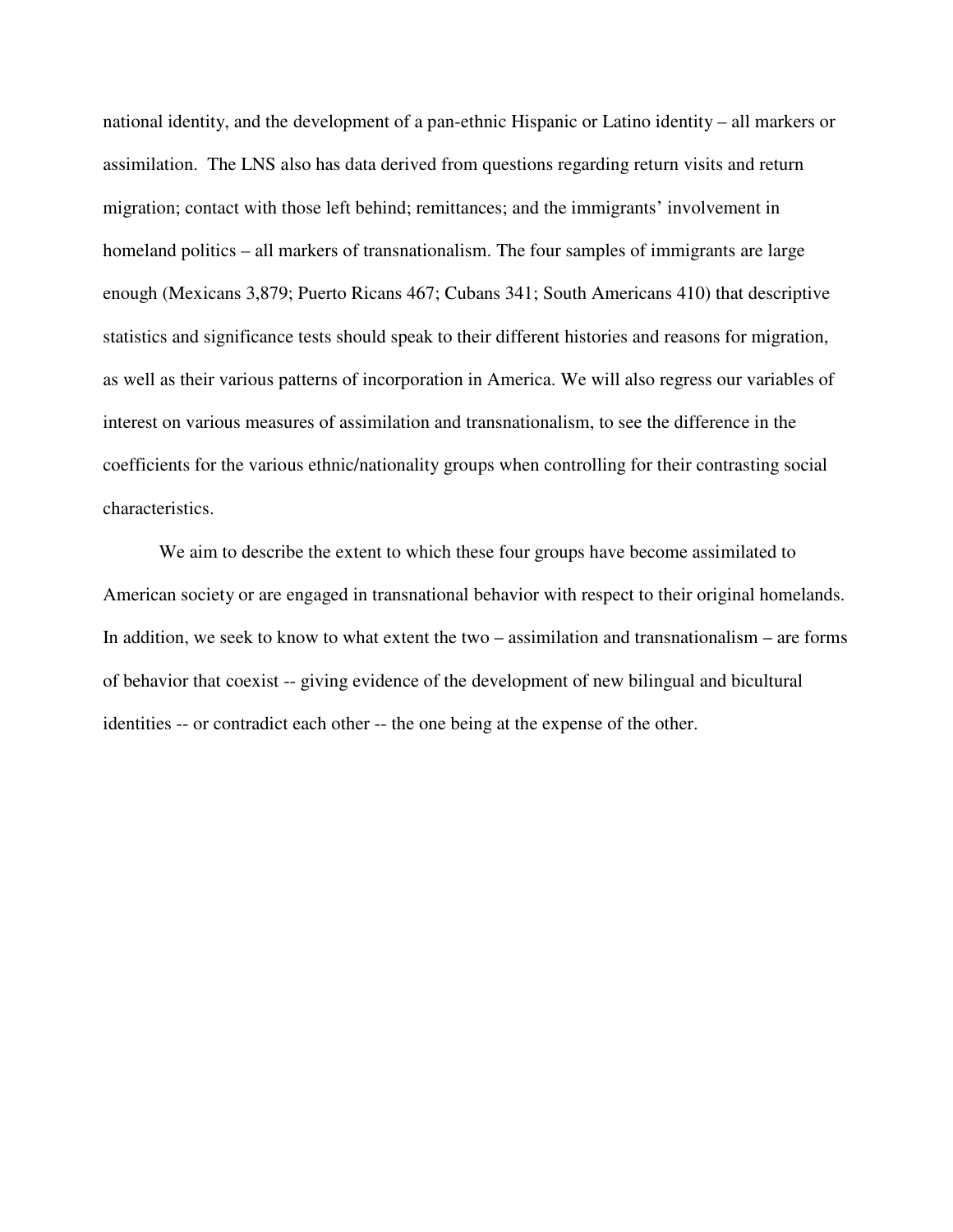## **A HISTORY OF IMMIGRATION**

Americans are immigrants -- people whose origins are various but whose destinies made them American. Immigration -- voluntary or involuntary -- is what created all multiracial and multicultural nations. The United States is a prime example. Sometimes the migrants moved freely from the area of origin to the area of destination. Such was the experience of the European immigrants. Sometimes their movement was coerced and resulted from processes not of their own making. This was the experience of enslaved Africans as well as of Mexicans, Native Americans, and Puerto Ricans, whose history began with conquest and annexation. Sometimes their movement was semi-coerced and semi-free -- the experience of indentured servants (whether Japanese, Chinese, Irish, or Germans) in the nineteenth century and of refugees, such as Jews at the turn of the twentieth century and Cubans, Cambodians, Guatemalans, Salvadorans in the latter part of the twentieth century.

A recurrent question in studies of immigration is: How do we best describe the process by which immigrants become part of the new society -- as assimilation, adaptation, integration, incorporation, transnationalism, or diasporic citizenship? In a recent article, Pedraza (2006) traced the development of these concepts over the course of time, and showed how social scientists struggled to explain these important social processes as America was profoundly transformed by four major waves of migration. This research proposes to use the data from the Latino National Survey (LNS) 2006 to examine whether four major groups of Latinos in the US – Mexicans, Puerto Ricans, Cubans, and South Americans – can be described as being assimilated to American society or being engaged in transnational behavior with respect to their original homelands. In addition, we seek to know to what extent the two – assimilation and transnationalism – are forms of behavior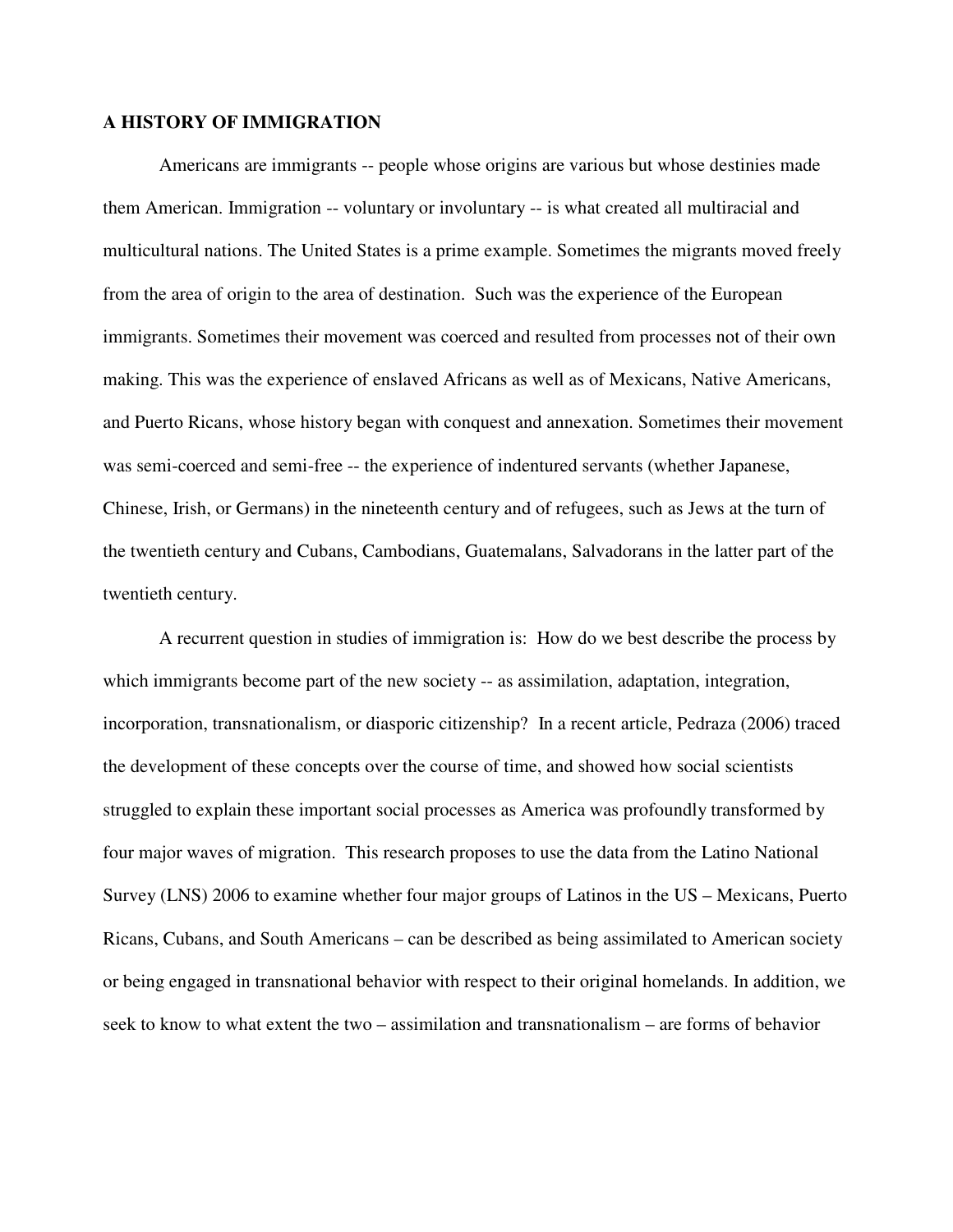that coexist or contradict each other. The LNS collected data on variables that allow us to assess both these forms of behavior and orientation.

American history is the history of its immigration, of nearly unceasing flows of migration that have shaped and reshaped this nation. In the first wave, Northwest Europeans immigrated to the United States up until the mid-nineteenth century; in the second, Southern and Eastern Europeans arrived at the end of the nineteenth and the beginning of the twentieth centuries; in the third, precipitated by two world wars, African Americans, Mexicans, and Puerto Ricans moved from the South to the North; in the fourth, immigrants mostly from Latin America and Asia arrived from 1965 to the present. Each wave has been characterized by a different racial or ethnic composition and coincided with profound changes in the nature of American society. The immigrants of the first wave came to an essentially colonial, agrarian society; those of the second and third waves came to an urban society where they supplied the cheap labor essential to industrialization and expansion; and those of the fourth wave are coming to an increasingly postindustrial, service-oriented society (Muller and Espenshade 1985). Because immigration is American history, yesterday as well as today, immigration is central to the identity of its people as hyphenated Americans; it is also central to its identity as a nation of immigrants.

At present, high rates of immigration, coupled with the high birth rates of many minority groups, such as African Americans and Hispanic Americans, are also changing the composition of the United States. At the dawn of the 21st century, Hispanics surpassed African Americans as the largest minority population. Population projections put the proportion of White Americans at less than half of the population (46 percent) by 2050, when the proportion of Hispanics will be around 30 percent (U. S. Census Bureau 2008). At that point, the traditional "minorities" will, together, constitute the majority (Martin and Midgley 2003). Hence, the United States is once again being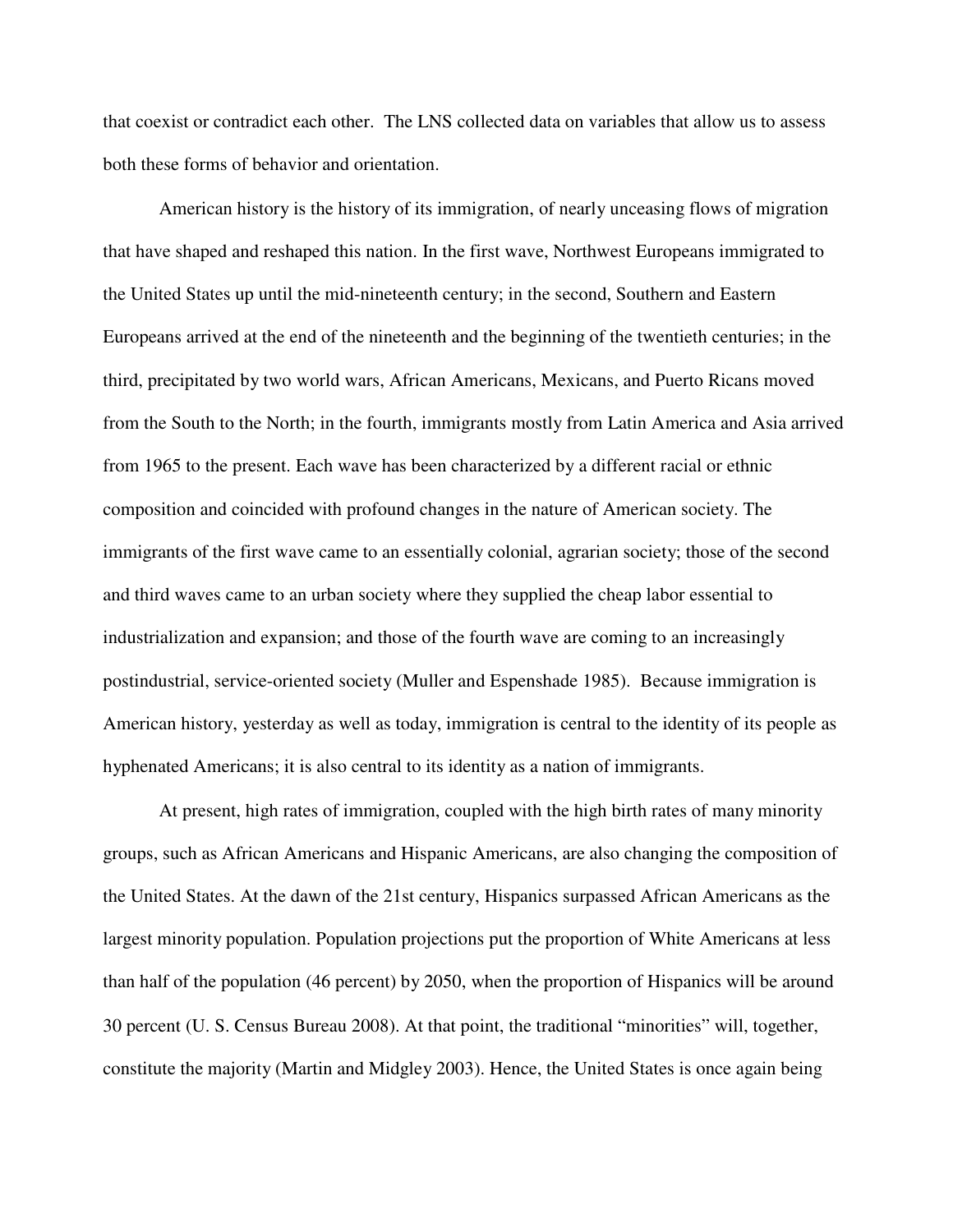transformed. Such profound demographic shifts can be expected to generate conflict and resistance, which will be most keenly felt in the areas where "minorities" are most concentrated: California, the Southwestern states, Texas, Florida, Illinois, and New York. Clearly studying the processes by which Latinos have become or are becoming Americans is not only of intellectual interest but also has practical, policy implications.

Since assimilation and transnationalism are both processes that take place over time, this research proposes to concentrate on four major groups of Latinos who have immigrated to the US during the fourth wave of migration. This wave began in 1965, when the amendments to the Immigration and Nationality Act abolished the national origins quotas of 1924. In so doing, it reopened the door to immigration, though in the case of Cubans their exodus begins in 1960. We will focus on Mexicans, Puerto Ricans, Cubans, and South Americans who have immigrated to the US in this recent period. Throughout the research, the length of their US experience will be a control variable, as we will look both at those who have recently immigrated (immigrated from 1995 to 2005), those who have been in the US for a substantial amount of time (immigrated from 1980-1994), and those who have been in the US for a very long time (immigrated from 1960- 1979).

In 2002, more than half of the foreign-born residents were born in Latin America – 30 percent from Mexico alone – while 26 percent were born in Asia, 14 percent in Europe, and 8 percent from Africa and other regions (Martin and Midgley 2004). Again, the importance of the Latino population in the US cannot be overstated. Our research will also take into account that there have always been two immigrant Americas – a working-class immigrant America and a middle-class immigrant America (Bodnar 1985). Our present day admissions criteria contribute to the development of both. In recent decades, occupational preference has been given both to very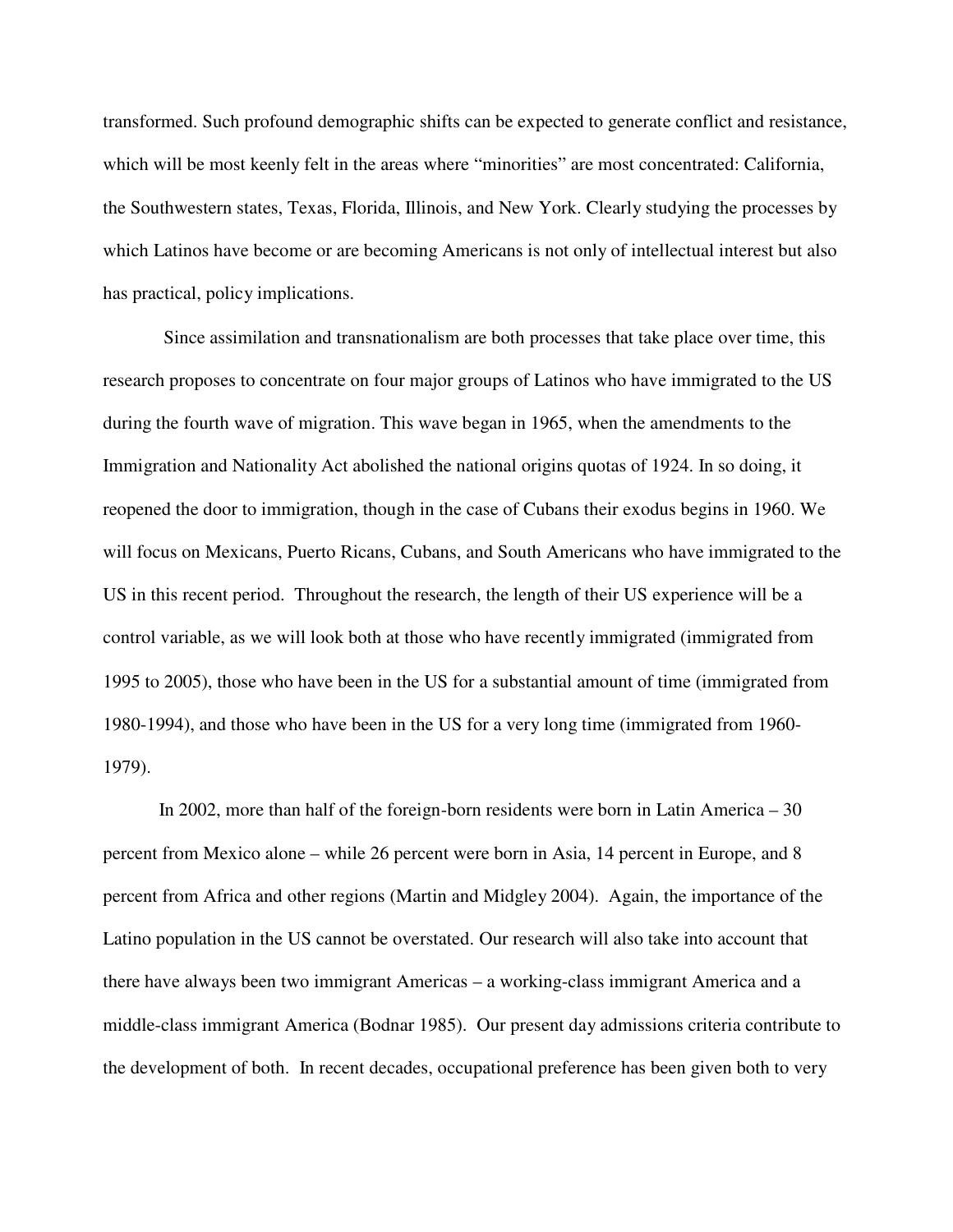poor immigrants, such as Mexicans, Puerto Ricans, Dominicans, and Jamaicans, who were often contracted to work in the fields, in construction, and in other menial service jobs, as well as to very skilled immigrants, such as Colombians, Argentines, Filipinos, Asian Indians, Koreans, Taiwanese, and Ecuadorians, who were often contracted to work as doctors, accountants, computer technicians, and nurses. Our choice of the four major groups of Latinos to do research on takes these contrasts into account among the four major types of immigrants Portes and Rumbaut (1990) identified: labor migrants; refugees; professional immigrants; and entrepreneurial immigrants.

Many of the new immigrants who come to the United States bring substantial social resources with them of social class, capital, education, institutional know-how (what Alba and Nee (2003) call high human capital immigrants). As a result, these new immigrants can quickly insert themselves at rather high levels in this society – what Ivan Light (1983) referred to as "leapfrog migration." At the same time, many of the new immigrants are working-class immigrants, a substantial number of whom are undocumented and lack skills (what Alba and Nee (2003) call low human capital immigrants). The prospects for them, who work in the low-wage service sector, grow increasingly dim. These bear the brunt of the economic restructuring of America, of the declining number of good jobs in manufacturing industries, as well as of persistent and growing poverty. Clearly, there are two Americas. In fact, a more accurate image may be that of a third America, as Jorge Ramos (2004) argued. The third America encompasses the undocumented workers – not only Mexican but also Central and South American, Caribbean, Asian, at times even European – who are the most vulnerable and powerless inhabitants of our nation yet do much of the labor others do not want to do.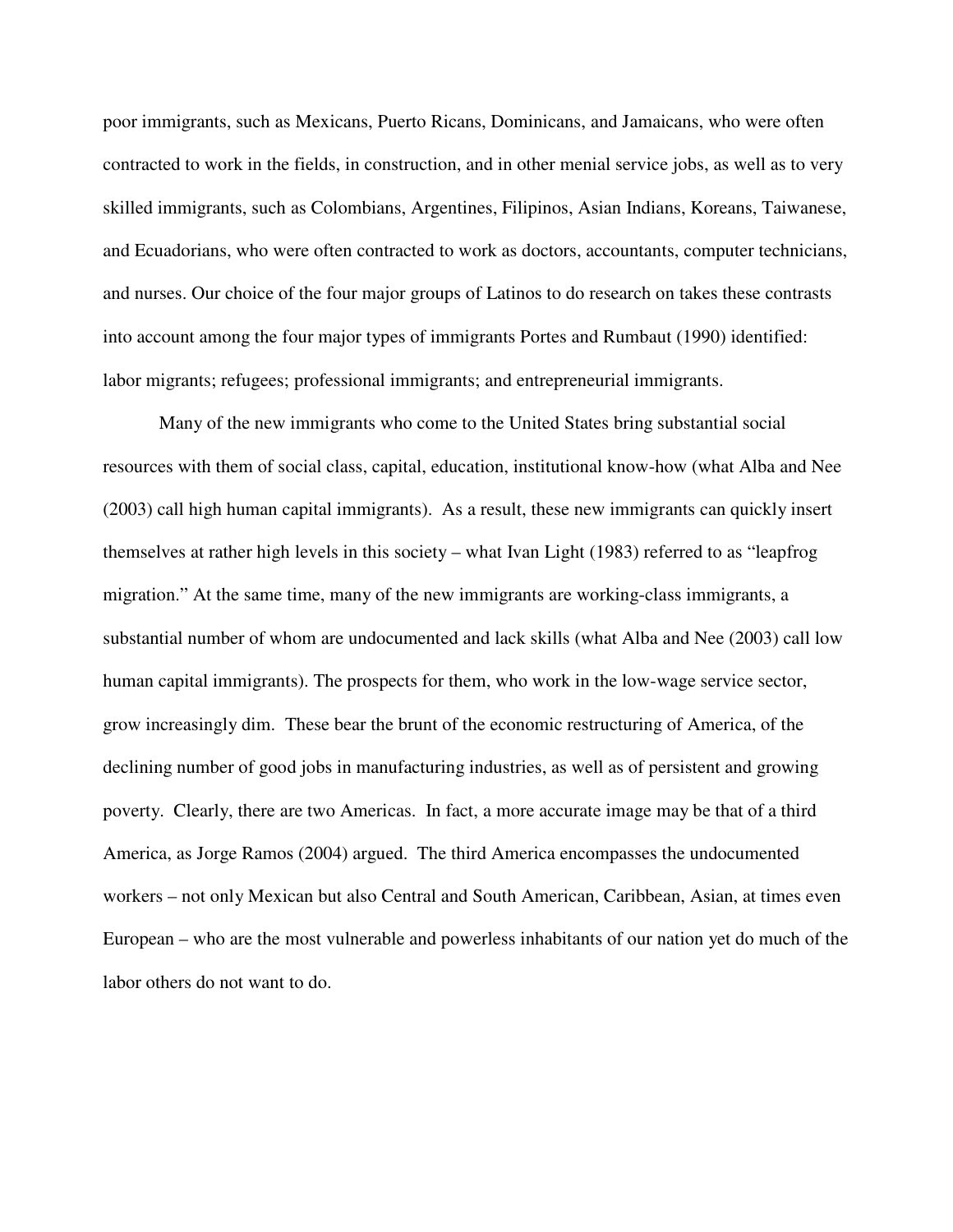## **ASSIMILATION**

The study of immigrants was closely wedded with the beginnings of social science in America at the turn of the  $20<sup>th</sup>$  century (Portes 1978). Immigrants and their plight were the focus of vivid studies from the early days of "the Chicago school," the first major department of Sociology in the U. S. Their work on immigration, ethnic, and urban studies laid the very foundations of American sociology (e.g., Park and Burgess, 1921; Park, 1928, 1950; Thomas and Znaniecki, 1927). Despite varying emphases, they shared the expectation that the outcome to the process of integrating those who arrived at its shores would be a process of assimilation. Yet from the outset there was an ambiguity in the idea that Park himself (1950 [1913]) underscored. "Assimilation" meant to become alike – but like whom? And in what way? That ambiguity remained until Milton Gordon (1964) distinguished among types of assimilation: cultural vs. structural. But the fundamental characteristic of assimilation theory was already evident: assimilation was expected to be a one-way process that would also be natural and evolutionary, process that as time passed would yield the inevitable outcome of the adaptation of minority ethnic groups to the mainstream culture.

As Gordon defined it, cultural assimilation entailed a process of acculturation on the part of the immigrants, of becoming "alike" in cultural patterns, such as language, behavior, and values; while structural assimilation resulted only when the immigrants had been "taken up and incorporated" and entailed the full integration of the immigrants and their descendants into the major institutions of the society (educational, occupational, political) and into the social cliques, clubs, and institutions of the core society that lead to intimate primary relationships, including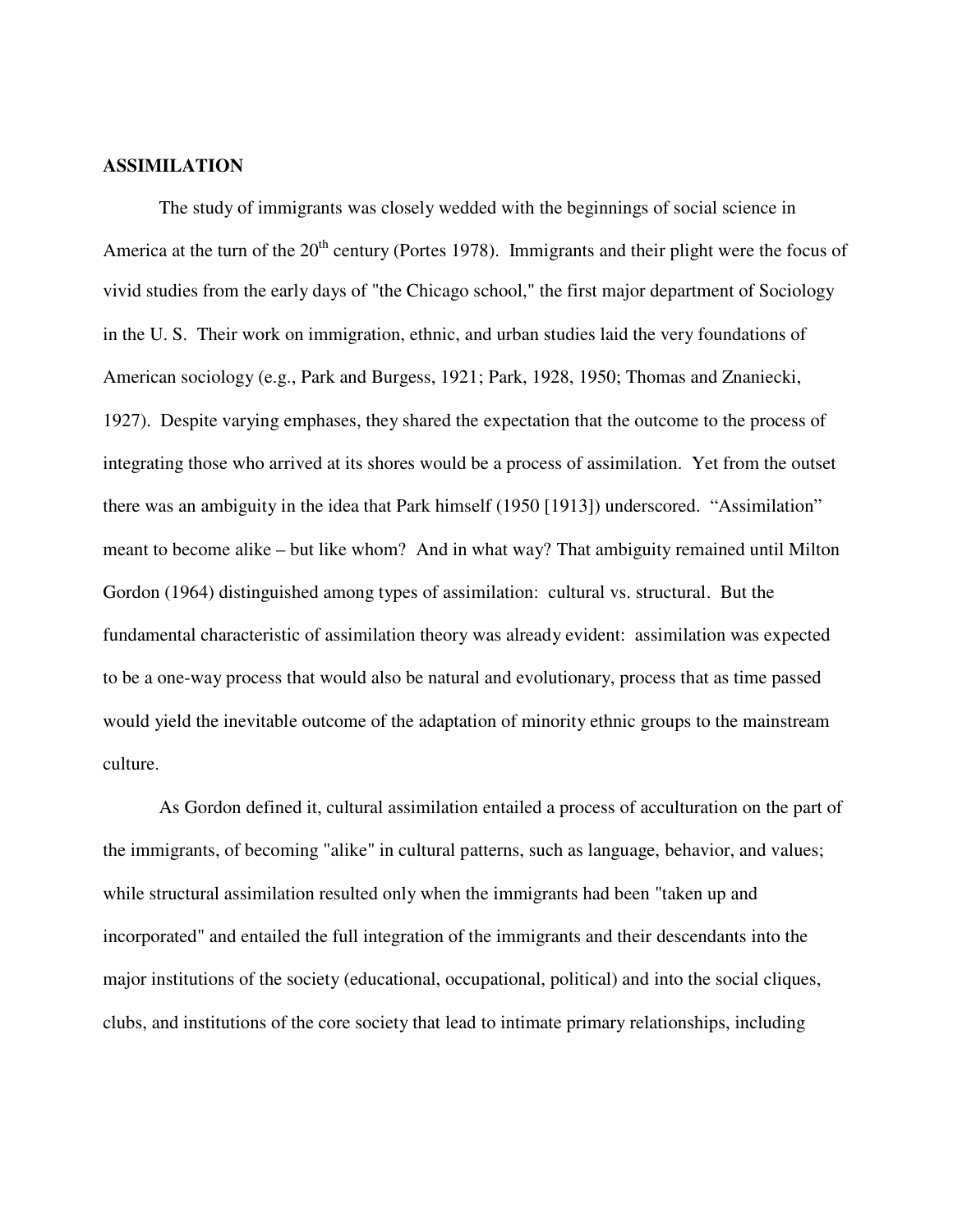intermarriage. This distinction aimed to provide a more exact conceptual tool, a yardstick to measure the extent of the assimilation of immigrants and racial minorities in America.

This perspective was clearly apparent in one of the classics of the Chicago school: W. I. Thomas and Florian Znaniecki's The Polish Peasant in Europe and America (1927). Drawing from the work of Thomas, Park also was responsible for articulating the theory of the "marginal man." In 1928, Park stressed that marginal human beings -- those who, as a result of migration, ended up by living simultaneously in two separate worlds -- were not only marginal, never fully belonging to the one or the other, but also enormously creative and intelligent, as experiencing more than one social world had sharpened their vision and sensibilities. Park extended the concept of the marginal man from its origins in the notion of the human being caught between two cultures -- the immigrant, the mixed-blood person (Eurasian, mestizo, or mulatto), the outcast and stranger (the Jew) -- to encompass the experience of American Blacks who shared the same national culture but lived at the margins of society in social, rather than cultural or ethnic, marginality. Thus, it was left to E. Franklin Frazier (1957), student of the Chicago school and Black sociologist in the 1950s, to demarcate the difference between race relations and ethnic relations. He underscored that American Blacks had experienced successive forms of economic subordination (slavery, the plantation society, "Jim Crow") with the outcome of extensive cultural assimilation but, rather than final structural assimilation, complete social and institutional segregation. Sociologists, then, in the early part of the 20th century were concerned with what the experience of immigration had done to the immigrants' lives themselves and with the outcomes to the process of integrating those who arrived at its shores, outcomes that were usually conceptualized as acculturation and assimilation - becoming like the dominant population, which at the turn of the century clearly meant conformity to Anglo-Saxon ways (Gordon, 1964).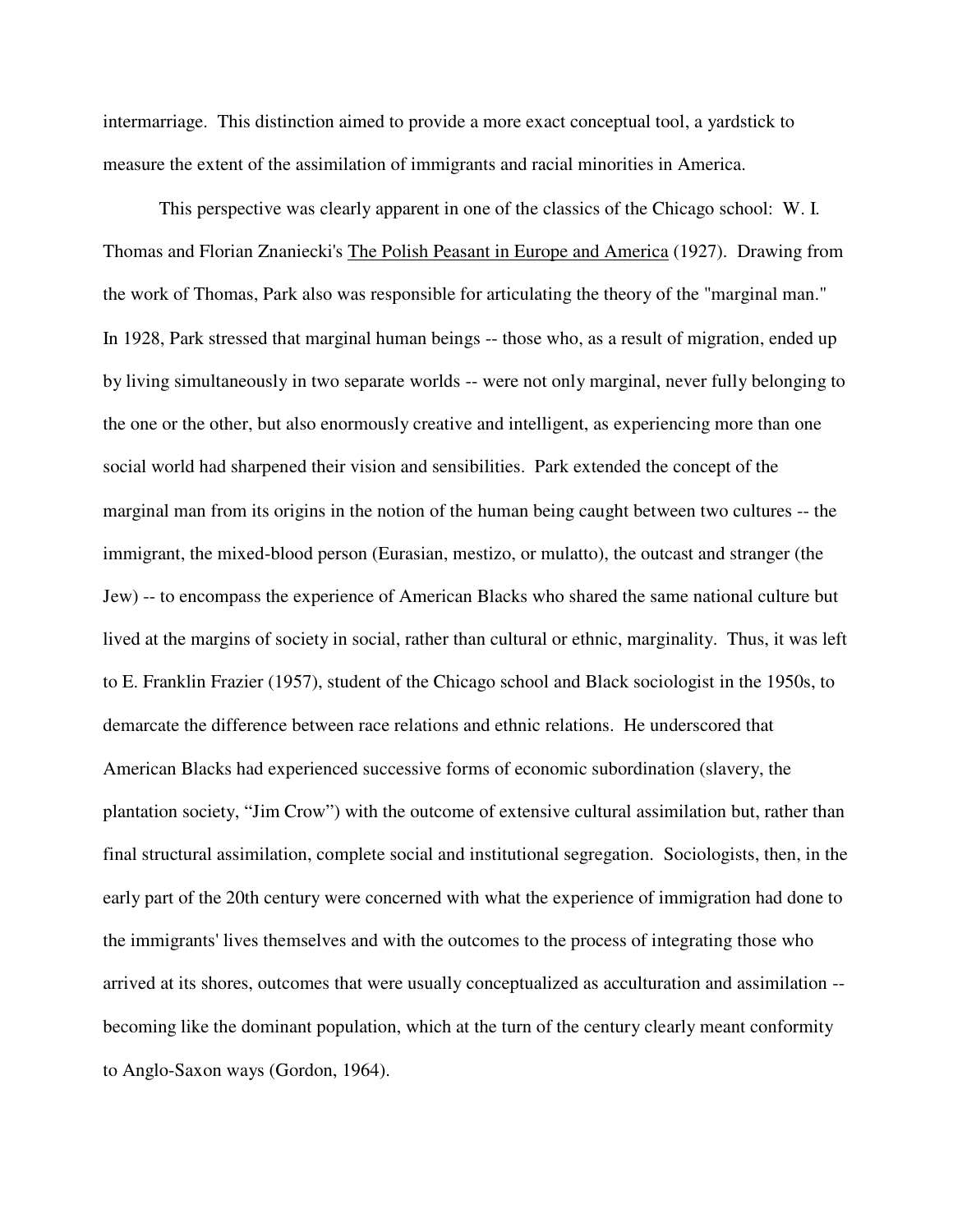Research on immigrants and the eventual outcomes of the processes of immigration, therefore, was at the very foundations of American sociology. But that emphasis began to wane until, in the 1960s, it all but disappeared. Several different trends promoted its disappearance. First, the Immigration and Nationality Act of 1924 cut the massive waves of European immigration to the United States. Second, under the pressures of Anglo-conformity, the children of those European immigrants went on to assimilate in American society at a time when the price of success was often one's ethnicity and identity. Third, as Portes (1978) stressed, the research focus on immigrants and immigration was also lost as a result of the arrival of the racial demands and militancy of the Civil Rights Movement so that the analytical focus shifted to that of racial and ethnic relations. And in the process what is really distinctive about immigrants was lost. What is distinctive about immigrants? At the micro level, that they have experienced another whole life in another country and culture, which they bring with them and decisively continues to influence them; and, at the macro level, that the state in two societies permits the immigrants to exit and enter. As gatekeeper, the state regulates and directs migration through a body of law.

From the theoretical vantage point, immigrants are also distinct in that they bring with them a whole host of social resources (their social class, education, occupation, culture, values) from another society and their outcomes in American society will be partly a function of those initial resources, partly a function of the nature of their migration (whether they are political or economic immigrants, victims of genocide, settlers or sojourners), and partly a function of the social context that greeted them, of the amount of opportunity available to them in their new society (in the particular cities and industries where they became concentrated, in the nature of the discrimination or exclusion they afterwards faced).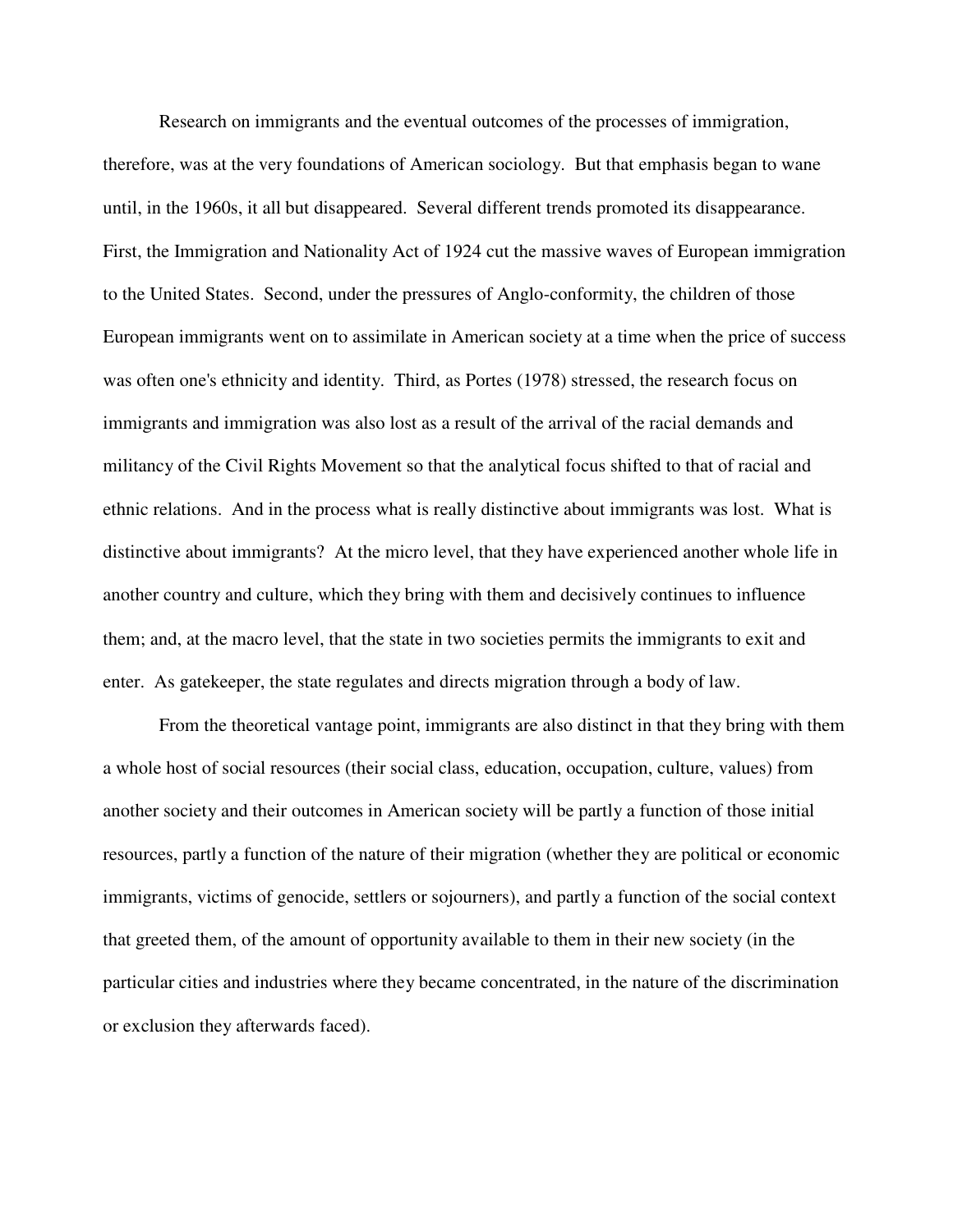In sociology, the major challenge to assimilation theory initially came from the proponents of the internal colonialism model, the theoretical effort to delineate in what ways the experiences of the racial minorities (Blacks, Puerto Ricans, Mexicans, Native Americans -- some of its oldest immigrants and most indigenous native sons and daughters) differed significantly from the experiences and eventual assimilation of the White European immigrants at the turn of the century. The internal colonialism model underscored that the experience of these groups was different in that they had suffered a process of internal colonization due to their place and role in the system of production, place and role they came to occupy because of their color, their race (Blauner, 1969; Barrera, 1979). Proponents of the internal colonialism model underscored that the European migration had been voluntary, the result of decisions the immigrants themselves had taken, while the migration of the racial minorities had been involuntary, the result of slavery, annexation, conquest – processes that involved substantial violence. Moreover, they stressed, the European immigrants had changed their cultural patterns at will, gradually over the course of generations, while cultural change had been imposed on the racial minorities. Even more, the ghetto had been only a one or two generation phenomena for the European immigrants and their descendants, while for the racial minorities it had become a nearly permanent condition. Last, they stressed, the European immigrants had substantial control of their own communities, through teachers, policemen, small business owners, social workers, while the racial minorities' communities had been manned and controlled by outsiders. Hence, the racial minorities had suffered from a process of colonization, unlike anything experienced by the European immigrants.

An important corrective to the assimilation model, the internal colonialism model itself suffered from stretching the colonial analogy overly far, not recognizing the essential differences between the domestic situation of race relations in the United States and what happened in Africa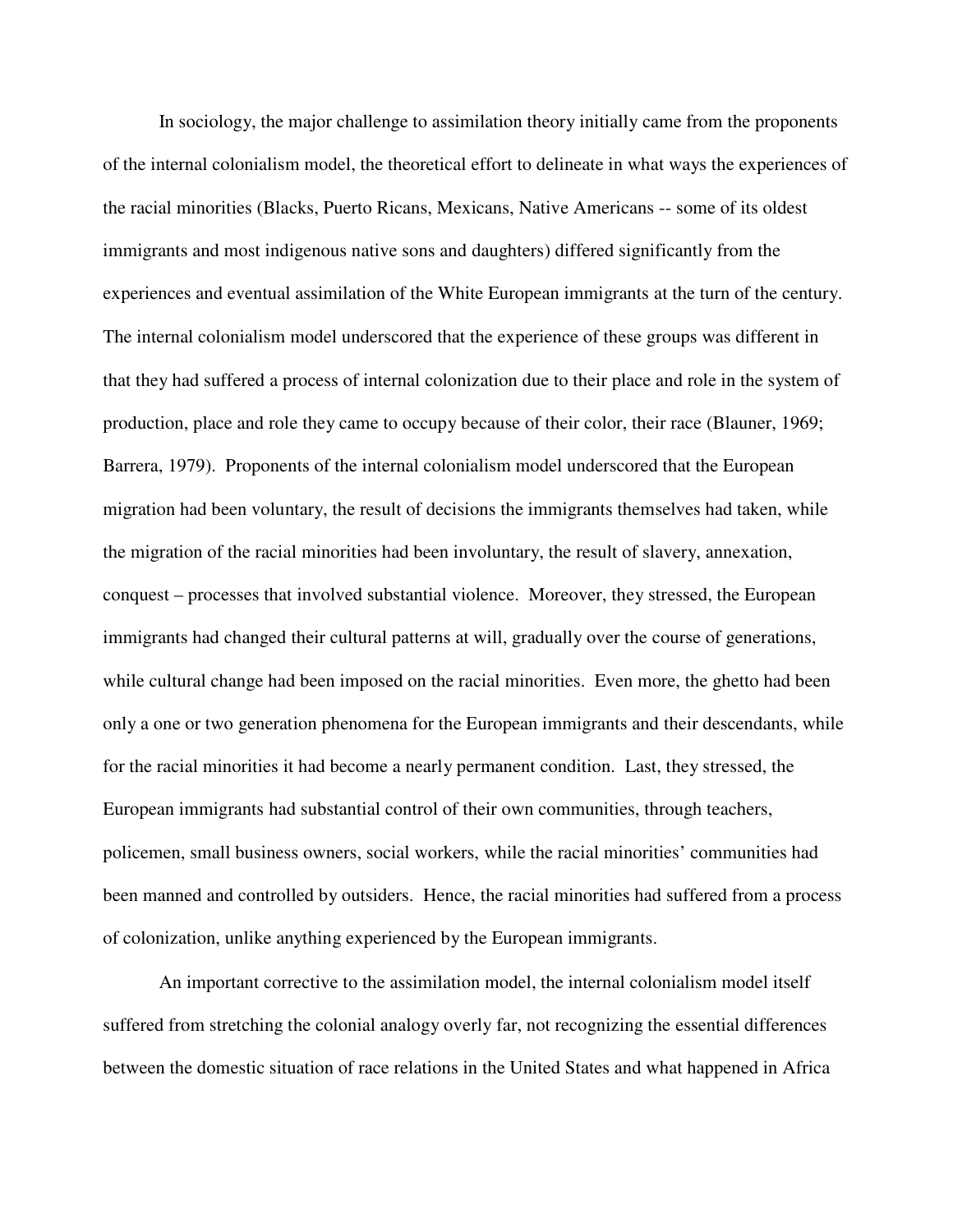and Asia. Thereafter, Joe Feagin (1978) sought to transcend the shortcomings of both the assimilation and internal colonialism models by focusing on the varying ways in which different ethnic groups were incorporated, became a part of the society, by paying attention to the initial and continuing placement and access of various groups within the economic, political, and educational institutions of the society.

Still, as a central concept that guided research, incorporation, like its predecessor, assimilation, assumed a one-way process, failing to take into account that immigrants not only become incorporated into a new society, they also transform it. Immigrants did not just become incorporated into American society, they made and remade America and are fashioning her still.

Despite the challenges the concept of assimilation and acculturation received from other concepts, such as internal colonialism, incorporation, and more recently transnationalism, and diasporic citizenship, Richard Alba and Victor Nee (2003) argued in Remaking the American Mainstream that it is still a necessary concept. In their view, assimilation is a grand narrative that served to describe well the experience of the Southern and Eastern European immigrants, as well as the Asian immigrants who arrived at the turn of the  $20<sup>th</sup>$  century and, over the course of several generations, went on to join the mainstream of American life in terms of their levels of educational attainment, patterns of suburbanization, and intermarriage. As Alba and Nee emphasized, the process by which they achieved parity in terms of their life chances was partly historically contingent – dependent on two World Wars, the GI Bill, and the like. It was also racialized – that is, exclusive to those who had become "White" in the process. Banks, other credit lenders, and real estate developers kept Blacks, Mexicans, Puerto Ricans, and Native Americans from joining the mainstream of life in suburbia due to their race. Still, even for those formerly excluded groups, there has been progress. Reynolds Farley and Richard Alba, in "The New Second Generation in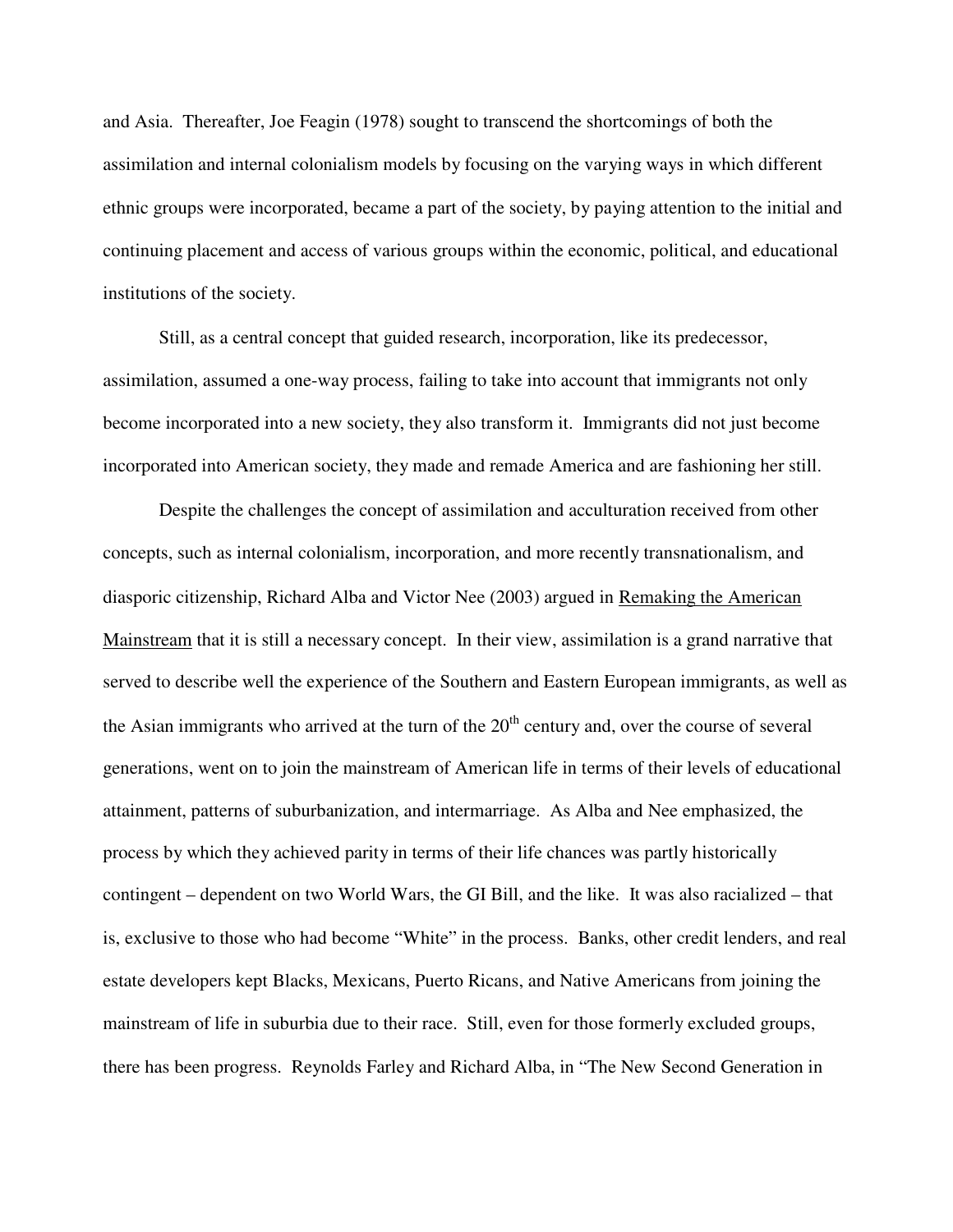the U. S." (2002) examined the pattern of occupational distribution for older immigrants and for the new second generation in the United States in 1998-2000. They showed that even for those groups dominated by low-wage labor immigrants in the first generation (such as Mexicans, Central Americans, and Afro-Caribbeans), there has been considerable improvement in the average occupational position in the second generation, though not to the point of parity with native-born whites, as is the case for Asians and South Americans, immigrants who arrived with high levels of human capital. Hence, it would seem that for all the challenges to the concepts of assimilation and acculturation over time, the concepts are still useful in exactly the way Gordon intended them to be: as a conceptual yardstick with which to measure the extent to which various groups have joined the American mainstream over the course of time.

The Latino National Survey collected data on a number of variables that will allow us to assess the pattern of assimilation among the four major groups of Latino immigrants: questions on language proficiency in English and Spanish (C2, C3, C4, C5); questions on intermarriage (D7, D8); questions on citizenship and legal status (B10, F1, F4, F5), as well as participation in the military (E20); questions on political participation in the US (I1, I5, I7, I8, I9, J1); questions on religious participation (E17, E18, E19); questions on labor force participation, income, and government assistance (K12, K15, N5, N7, N8); as well as questions on the strength of their "American" identity and pan-ethnic Hispanic or Latino identity (D8, L8, L11), as well as their national identity (L9, L10); questions on their attitudes regarding various government policies, such as US military involvement in Iraq (L20A), the welfare state and various public policy controversies (L20B, L20C, L20D, L20E, L20 F, L20G, L20H, L20I, L20J), as well as immigration itself (L25, L26). All of these questions will help us take into account the extent of the cultural and structural assimilation the four major groups of immigrants have undergone, taking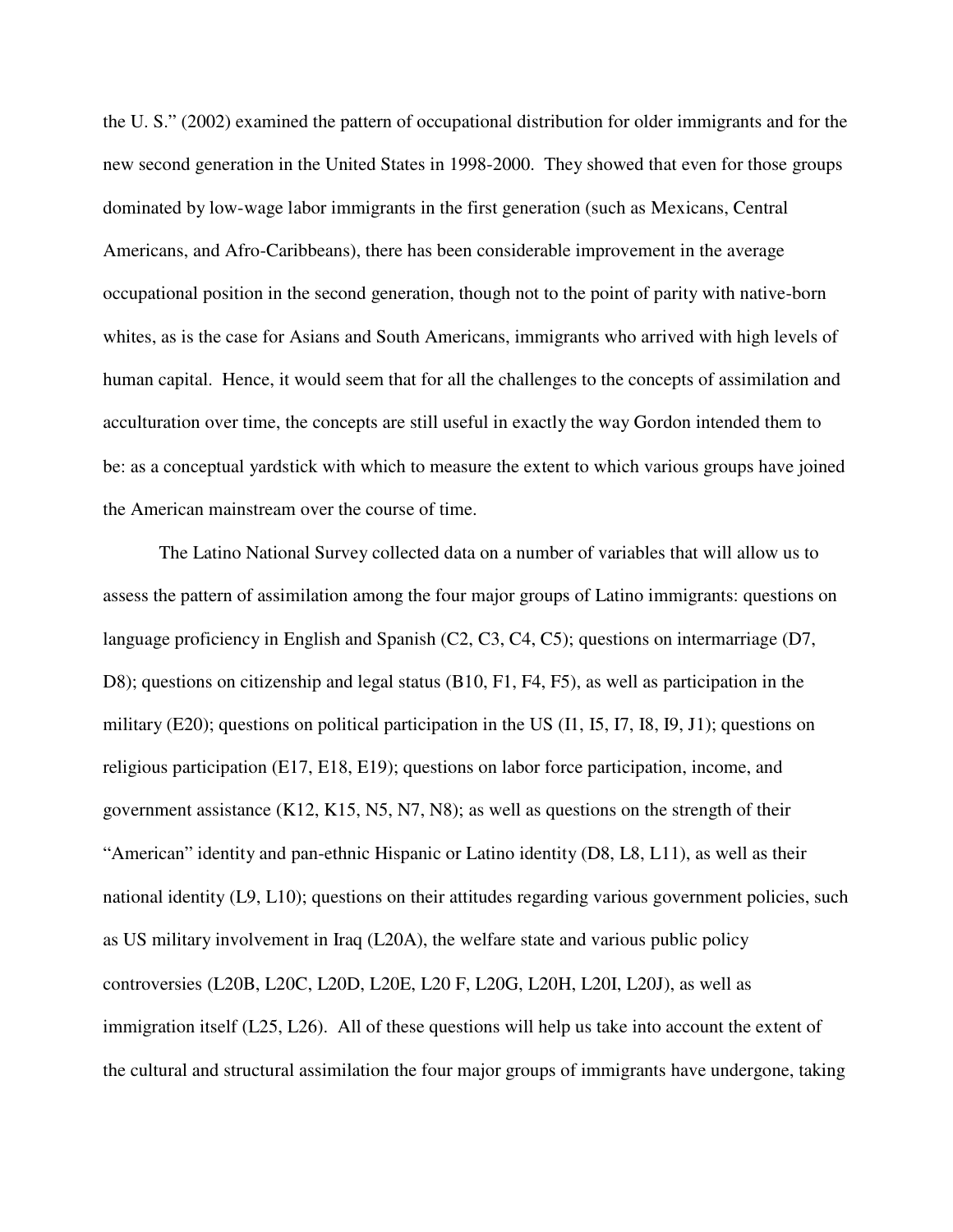into account their length of US experience, as well as their age, race, educational attainment, occupations and social class. The four samples of immigrants are large enough (Mexicans 3,879; Puerto Ricans 467; Cubans 341; South Americans 410) that descriptive statistics and significance tests should speak to their different histories and reasons for migration, as well as their various patterns of incorporation in America. We will also regress our variables of interest on various measures of assimilation and transnationalism, to see the difference in the coefficients for the various ethnic/nationality groups when controlling for their contrasting social characteristics.

## **TRANSNATIONALISM**

As a result of the fourth wave of American immigration that we are still living through, sociology refocused its research on immigrants as a social category distinct from racial and ethnic minorities and on immigration as an international process that reshuffles persons and cultures across nations, until we now find ourselves amidst a veritable explosion of immigration research as well as a search for new concepts such as those of transnationalism and diasporic citizenship with which to describe the new realities.

The concept of transnationalism arose when social scientists noticed that under the impact of changes in the nature of modern communications at this century's end, many immigrants fail to shed their old identities and totally assimilate. Instead, they developed new bicultural identities and live their lives and are quite involved in more than one nation, more than one world -- in effect making the home and adopted countries both one lived social world. In his study of Mexican working class immigrants living in Redwood City, California, Roger Rouse found that "while they lived in Redwood City, they were also living deep in western Mexico" (1992:45) and were obliged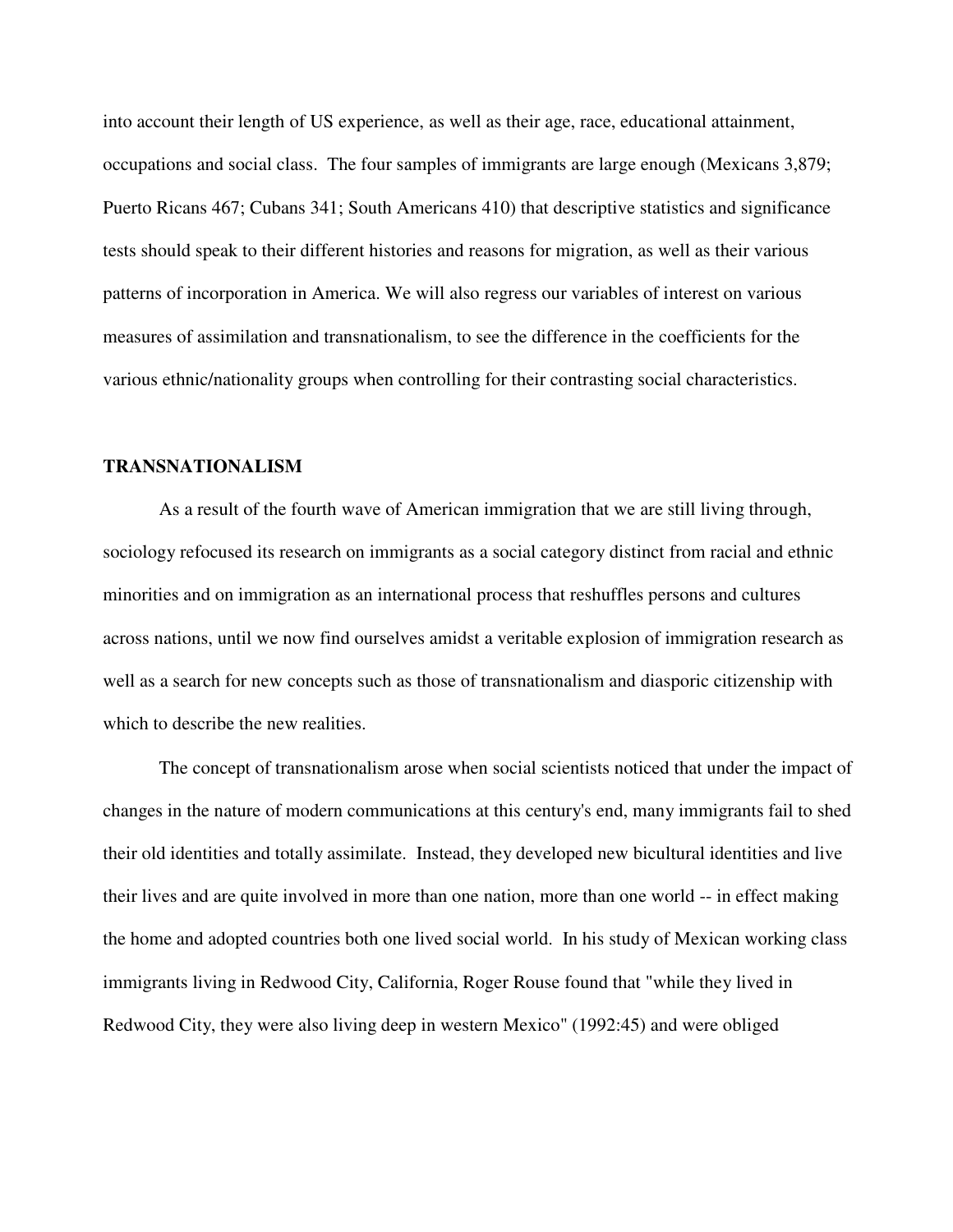to balance two quite different ways of life, which resulted in "cultural bifocality," as he expressed it.

Linda Basch and colleagues (1994:7) formalized the definition of transnationalism now in use: the process by which immigrants "forge and sustain multi-stranded social relations that link together their societies of origin and settlement." Thus, they underscored, immigrants "take actions, make decisions, and develop subjectivities and identities embedded in networks of relationships that connect them simultaneously to two or more nations" (Basch et al. 1994:7). Like all social processes, it has economic, political, and social dimensions, both in its causes and consequences. However, soon thereafter the cry arose that transnationalism is not new, though much of the literature sounds as if it is (Foner 1997; Moya 12004; Waldinger 2004). Comparing immigrants at the turn of the century with contemporary immigrants to New York -- the quintessential immigrant city -- Foner (1997) showed that many transnational patterns actually have a long history. At the turn of the last century, many immigrants were involved in what is now called transnationalism. For example, Italian and Russian immigrants also kept ties of sentiment and family alive with those back home by living in what today are called "transnational households" with members scattered across households; by sending remittances back home; and by making political contributions for particular causes, such as the Irish support for the nationalist cause back home. Moreover, with the exception of Russian Jews who fled from political and religious persecution, the return rates for many immigrant groups, like the Italians, were extremely high, around one-third, even higher than today's.

While these critiques are valid, I argued that, nonetheless, at the turn of this  $21<sup>st</sup>$  century, much is distinctive about our current transnationalism (Pedraza 2006). In today's global economy, changes in the technologies of transportation and communication (jet air travel, faxes, electronic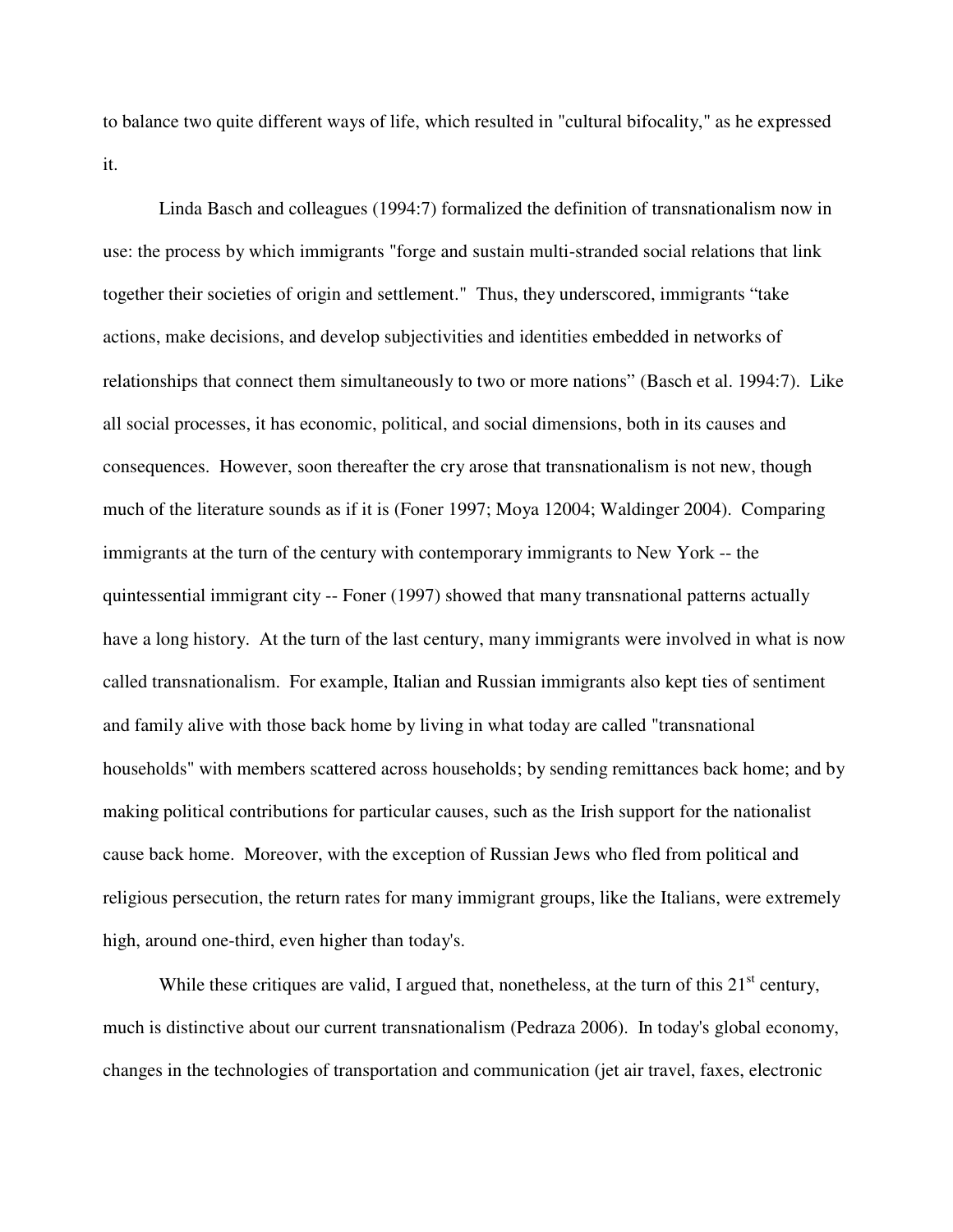mail, the internet, videos) have changed the qualitative experience of immigration. These modern communications (Or are they post-modern?) have enabled immigrants to maintain more frequent and closer contact with their home country and to participate regularly -- both actually and vicariously -- in the life they once left behind. Based on substantial participant observation, in various immigrant communities, as well as observing the changes over time in my own transnational relationship to my country of origin, I argued that while immigrants in the past also led transnational lives, there is a qualitative difference in the transnational experiences immigrants live today. Because the new technologies allow immediate communication, immigrants can experience the world they left behind as if they were still there. For example, today Costa Ricans can easily and rapidly travel between "home" and "host" societies, rather than spending many months at sea, the voyage that it took Italians to return to Italy in the  $19<sup>th</sup>$  century; likewise, cable television has brought Greece, with its colorful festivals and Olympics, right into the living room of Greek immigrants. Moreover, while in the past communication was not reliable and was painfully slow, today it is nearly certain and fast. For example, the "overseas Chinese" that lived scattered throughout the South East Asian nations in the early part of the  $20<sup>th</sup>$  century often paid a "letter" writer" to write the letter they could not, so as to send their messages back to their families in China. However, the letter often did not reach those in the rural areas, or it took a month or two to reach them, so that the news had grown old, while today a fax sent to a temple or a benevolent association will penetrate deep in China, and arrive immediately. Even Cuban-Americans, whose travel is so restricted by the perennial conflicts between the U. S. and Cuban governments, now communicate regularly with relatives and friends back in the island through electronic mail, since a friend that works for a state corporation that has access to e-mail can invariably be found; and while Irish immigrants in the early part of the  $19<sup>th</sup>$  century heard that a new baby had been baptized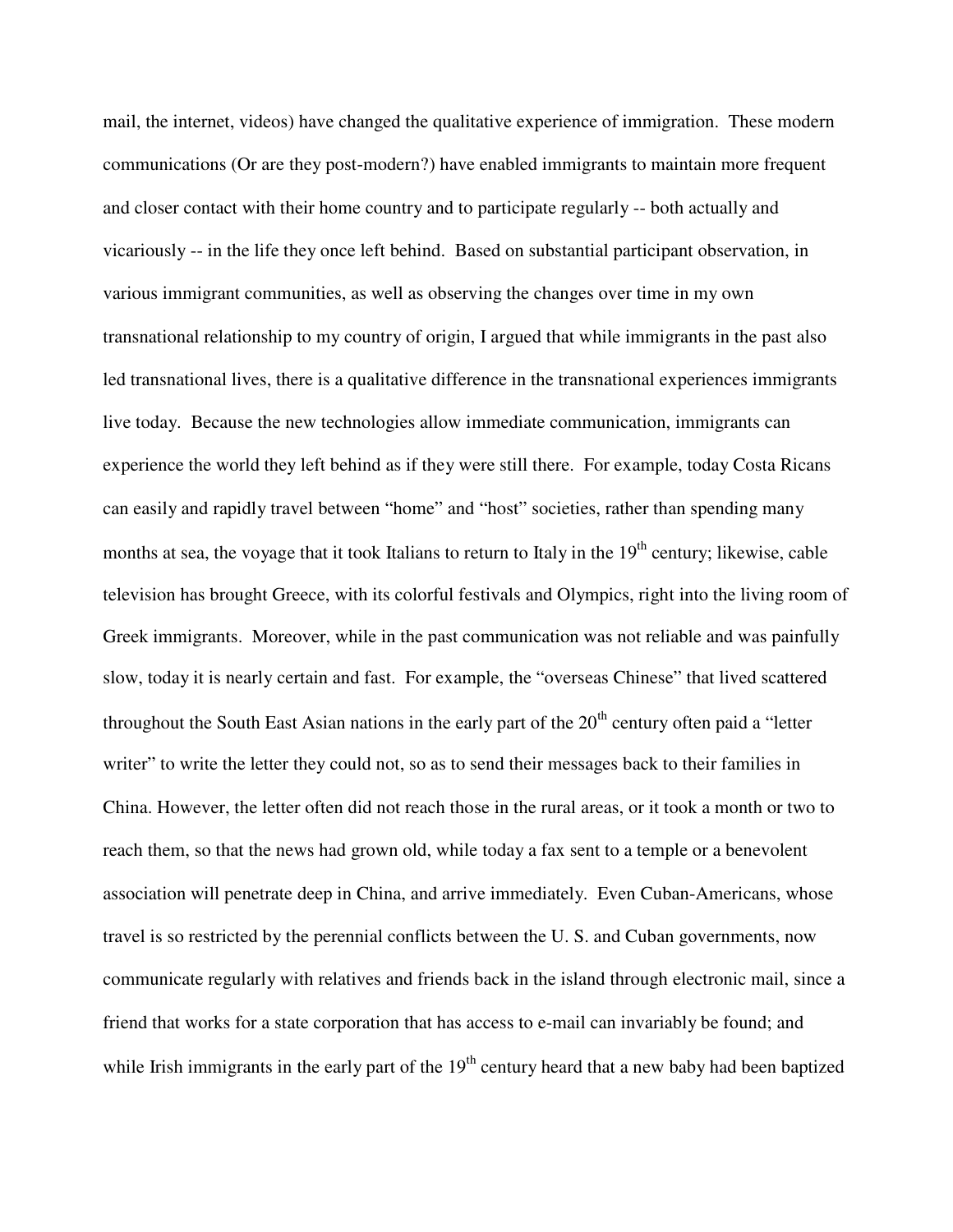in Ireland long after the event, today Mexican immigrants can quickly see the baptism that took place back in their village on video. Rather than being substantially cut off from the past, today's immigrants live – existentially speaking – both in the past and the present at once. A strong emotional thread now ties the two realities, as never before.

The Latino National Survey collected data on a number of variables that will allow us to assess the pattern of transnationalism among the four major groups of Latino immigrants: questions on return visits and migration (M1, M2, M3, M5, M7, M8); questions on economic assets back in their homeland and sending remittances (M6, M9, M10); questions on political participation in their homeland (M11, M12, M13, M14, M15, M16, M17, M19); similar questions for Cubans (N4B, N4C, N4D). All of these questions will help us take into account the extent of the transnational behavior the four major groups of immigrants have undergone, taking into account their length of US experience, as well as their age, race, educational attainment, occupations and social class.

Immigrants today are back there not just in their memories and imaginations, but vicariously, in that very moment; they are able to participate – economically, politically, socially, emotionally – in a regular, constant way, often creating two "homes" that rest on the pillar of an identity (or identities) that incorporate two or more nations, social worlds, at the same time. This is true even when, as Waldinger (2004) pointed out, dual loyalties can be conflicting. My point is not to emphasize a past/present divergence, as Waldinger put it, but to emphasize that we do now live in a brave new world that is both vastly more impersonal and personal at once. We know the ways in which our new world is more impersonal – e.g., telephone menus now answer most of our questions automatically, without our hearing a human voice; clothing is bought and sold online via the computer without our ever touching the cloth in our hands for its feel. But our new world is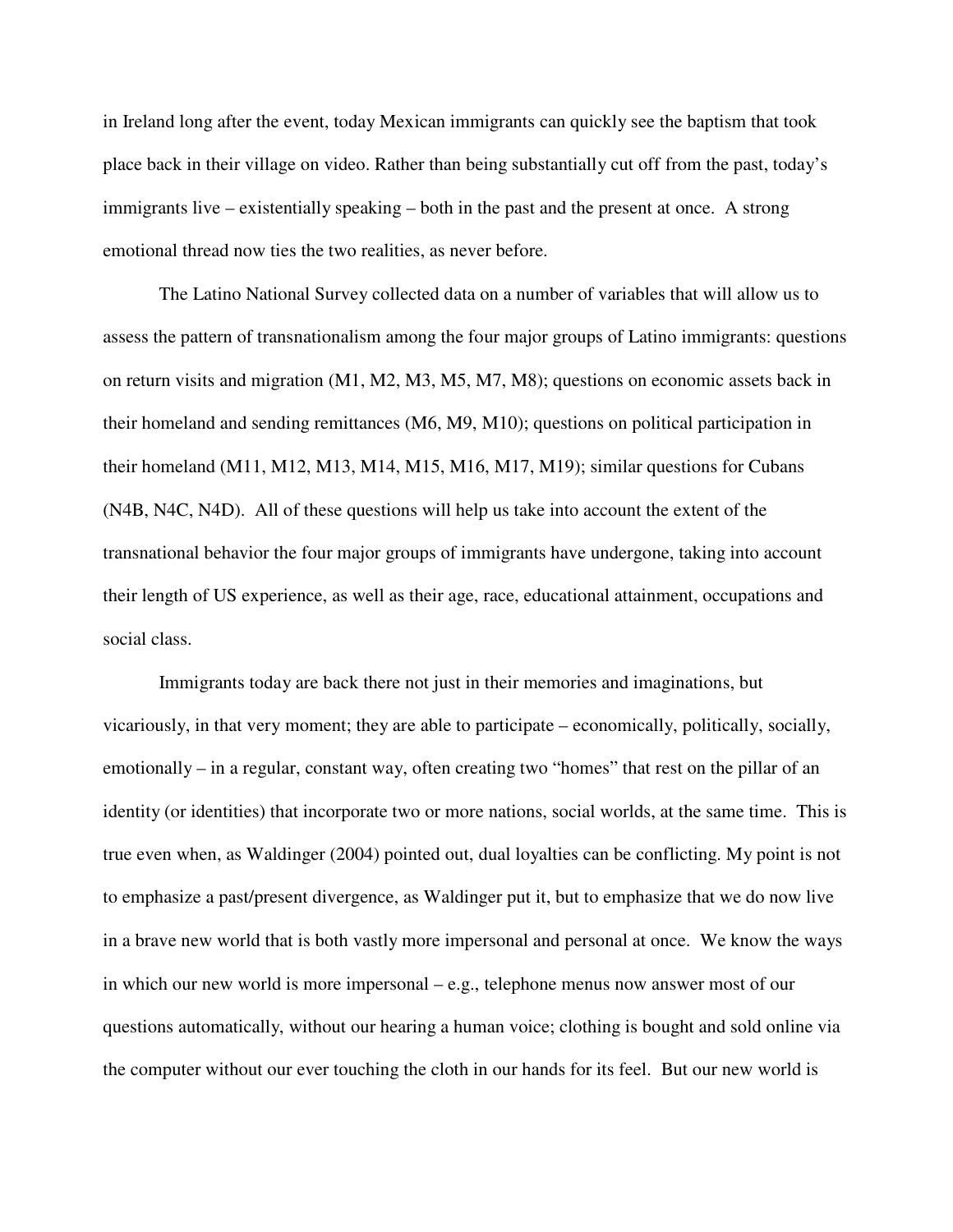also far more personal across very great distances than it once was, as the new technology allows us immediate intellectual and emotional communication with those we love that remained behind. Those sustained affective, emotional linkages also constitute a form of transnationalism, as Elizabeth Aranda and Elena Sabogal (2004) have argued. They give evidence of the social networks across various nations that immigrants are embedded in, even though they do not entail sustained cross-border exchanges, as Portes et al. (1999) insisted upon. For many immigrants in their new "home," this communication with their families and friends back in their old "home" represent the foundation of their emotional and economic well-being. As Waldinger (2004) concluded, "History involves change, which is why any particular historical constellation is distinct from other like developments encountered before." Thus, we do want to know how and why "now" differs from "then." However, as both David Hollinger (1995) and Jose Moya (2004) stressed, the major differences are not necessarily between "then" and "now," but between groups who show remarkable variation in the development of diasporic identities and political and social involvement.

Like all social forms, transnationalism can have both positive and negative impacts – economically, politically, and socially. It has been argued that transnationalism is salutary for the mental health of immigrants. It has also been argued that it is salutary for the economic health of the underdeveloped nations they came from. For example, in many Latin American countries today immigrant remittances represent millions, even billions of dollars a year – the second or third largest source of foreign exchange, quite critical to the survival of those societies (Lora 2003). And this is true not only with respect to Mexico, Guatemala, El Salvador, Dominican Republic, and Venezuela, but also Cuba. Despite the insistence of a very vocal part of the Cuban American exile community, whose political task is to insist that no dollars be sent back to Cuba because that props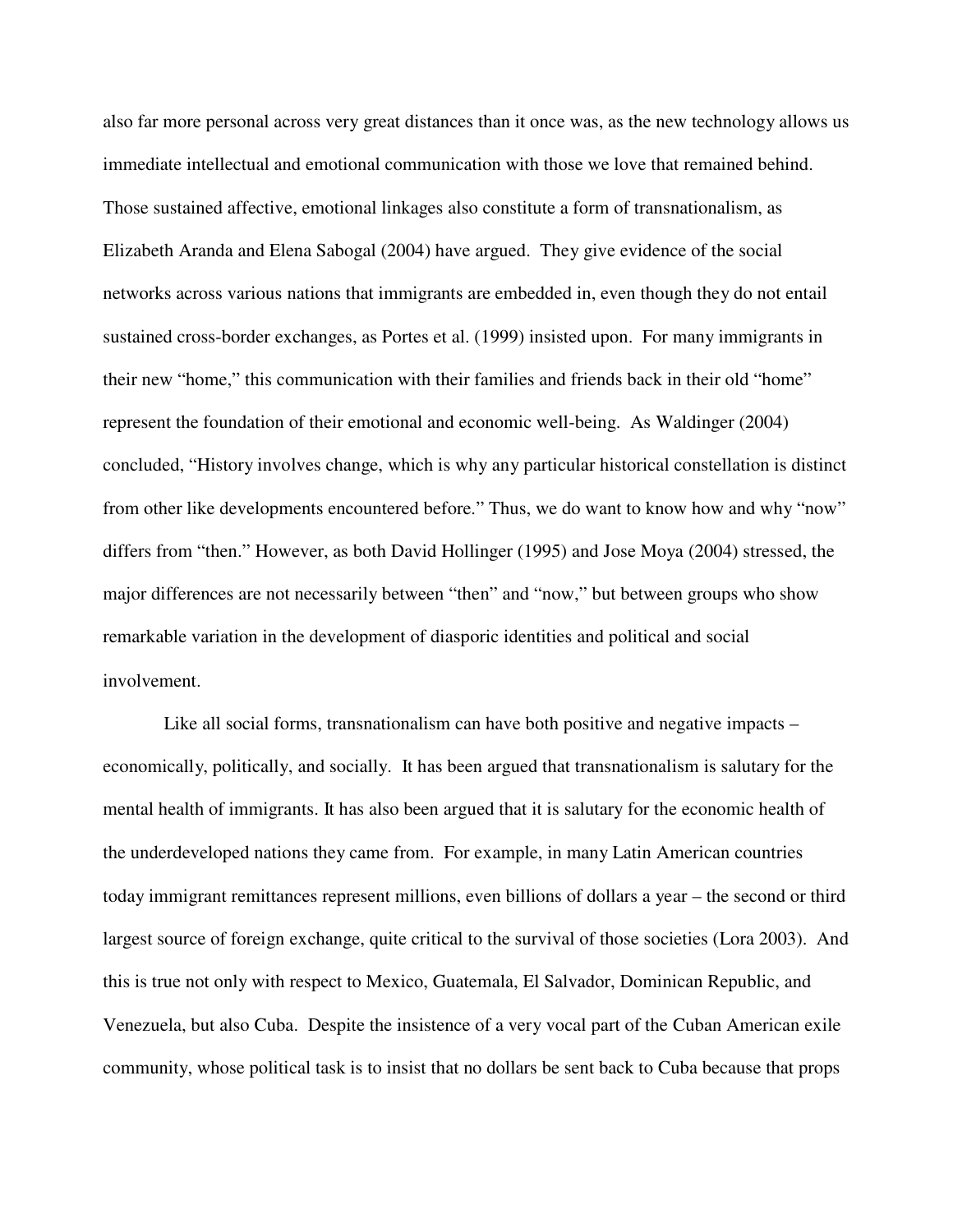up Fidel Castro's regime, another sizable part of the Cuban American exile community insists on putting their families back in Cuba first – and quietly sends dollars back to their family left behind, who need it. This is a moral task in which women are centrally involved (cf. Pedraza 1991).

Not only does migration result in remittances, but remittances also result in migration. In her study of the cumulative causation of migration from Costa Rica, the Dominican Republic, Nicaragua, Mexico, and Puerto Rico to the U. S., Elizabeth Fussell (2004) found that in all communities in these countries, except Puerto Rico, larger amounts of remittances sent to households in a given year were associated with higher migration prevalence ratios the following year, especially in places with older migration streams, such as Mexico and the Dominican Republic. As Fussell underlined, immigrants who send back remittances demonstrate the rewards to migration, thus enticing more members of the sending community to go to the United States. Puerto Rico was an exception because, as U. S. citizens, Puerto Ricans migrate freely to and fro. So much so that Jorge Duany (2000) has investigated how a "nation on the move" constructs its identity in Puerto Rico (where 61 percent of Puerto Ricans live) and the diaspora (where fully 39 percent of Puerto Ricans now live). While language (Spanish) and culture (Latin America) used to be the cultural markers of the Puerto Rican identity, such a large diaspora, many of whom do not speak Spanish and are rather American, challenges the very markers of that identity.

Moreover, while overall the impact of immigrant remittances is positive for buoying the sinking economies back home, it can also create certain imbalances. Sarah Blue's (2004) survey of Cuban families in Havana who received remittances from their relatives abroad showed that the remittances were linking the family that both the Cuban government and the exile community had torn asunder, and that they certainly provided some measure of material comfort for those left behind, improving their lives; however, they also served to exacerbate racial inequality. Since the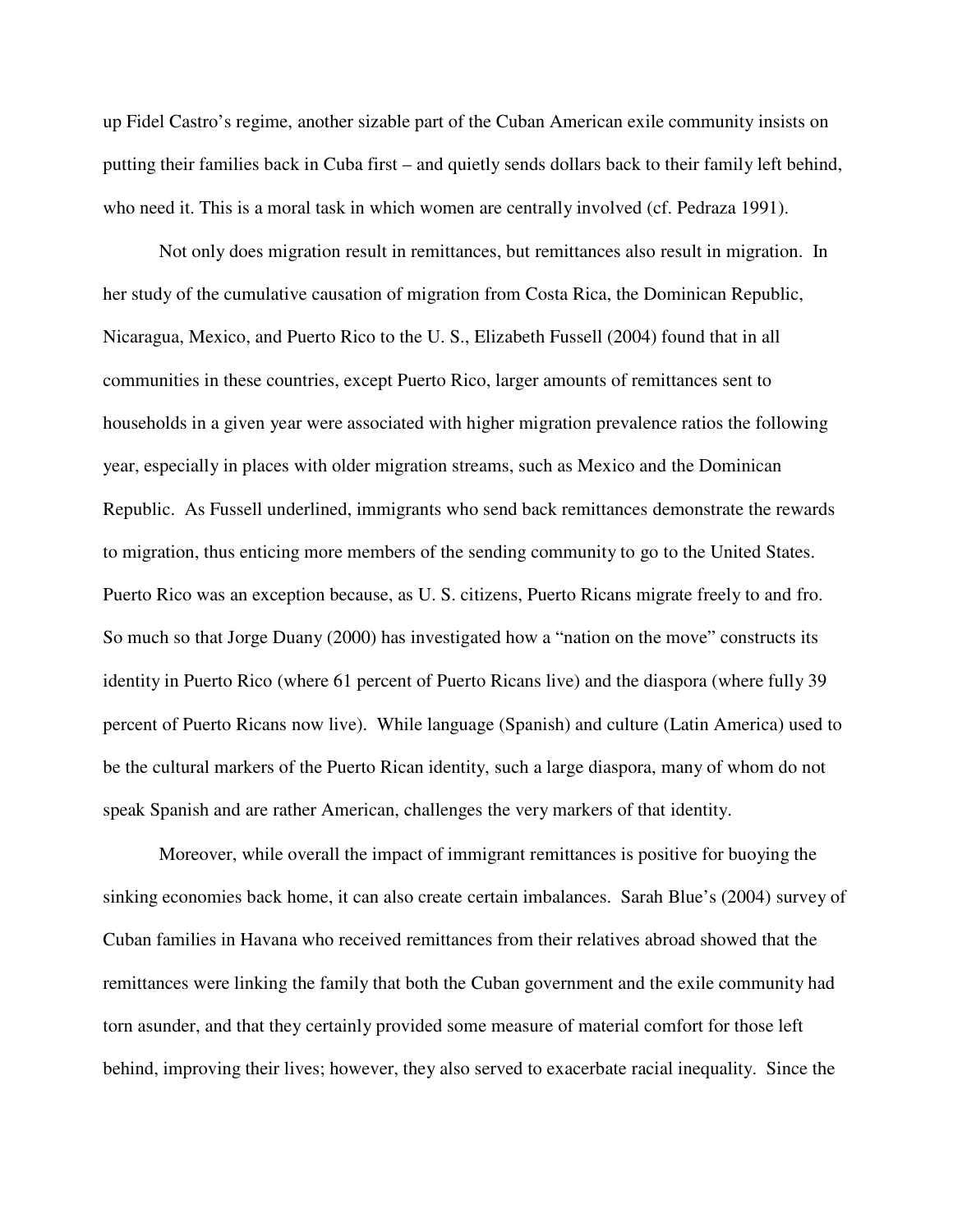first two waves of the Cuban exodus (from 1959 to 1974) were predominantly White (cf. Pedraza 2007), Black and Mulatto Cubans in the island have fewer immigrant networks abroad they can relay on to send remittances to improve their household consumption or to sponsor their emigration.

Transnationalism has class as well as racial dimensions. Harriett Romo's (2004) study of the transnational lives of the Mexican elite in San Antonio, Texas, described the major influence they had on the cultural and artistic life in the city of San Antonio itself, as well as the role of "broker" they played between the Mexican community, on the one hand, and the Anglo elite, on the other, on behalf of the Mexican community. As David Hollinger underscored, the new immigration, like the old, "displays a variety of degrees of engagement with the United States and with prior homelands, and it yields some strong assimilationist impulses along vivid expressions of diasporic consciousness" (1995:153).

Governments will try to restrict the flows of communication involved in transnationalism, as past President George W. Bush in 2004 drastically curtailed the involvement of Cuban-Americans with their family and friends in the island by restricting their travel and the amount of remittances sent back. But immigrants still find ways to get around the government's restrictions. Try as governments try to stop the immigrants transnationalism, however, they will not be able to do so because transnationalism is a fact of the modern (or post-modern) world in which we live, it is a result of the spread of the new forms of communication and the new identities (bilingual and bicultural) that, I argued (Pedraza 2006) immigrants increasingly develop.

One of the aims of our research will be to establish to what extent assimilation coexists with transnationalism among our four groups of immigrants, or whether high levels of assimilation imply low levels or transnationalism (and vice versa). With the Latino National Survey data we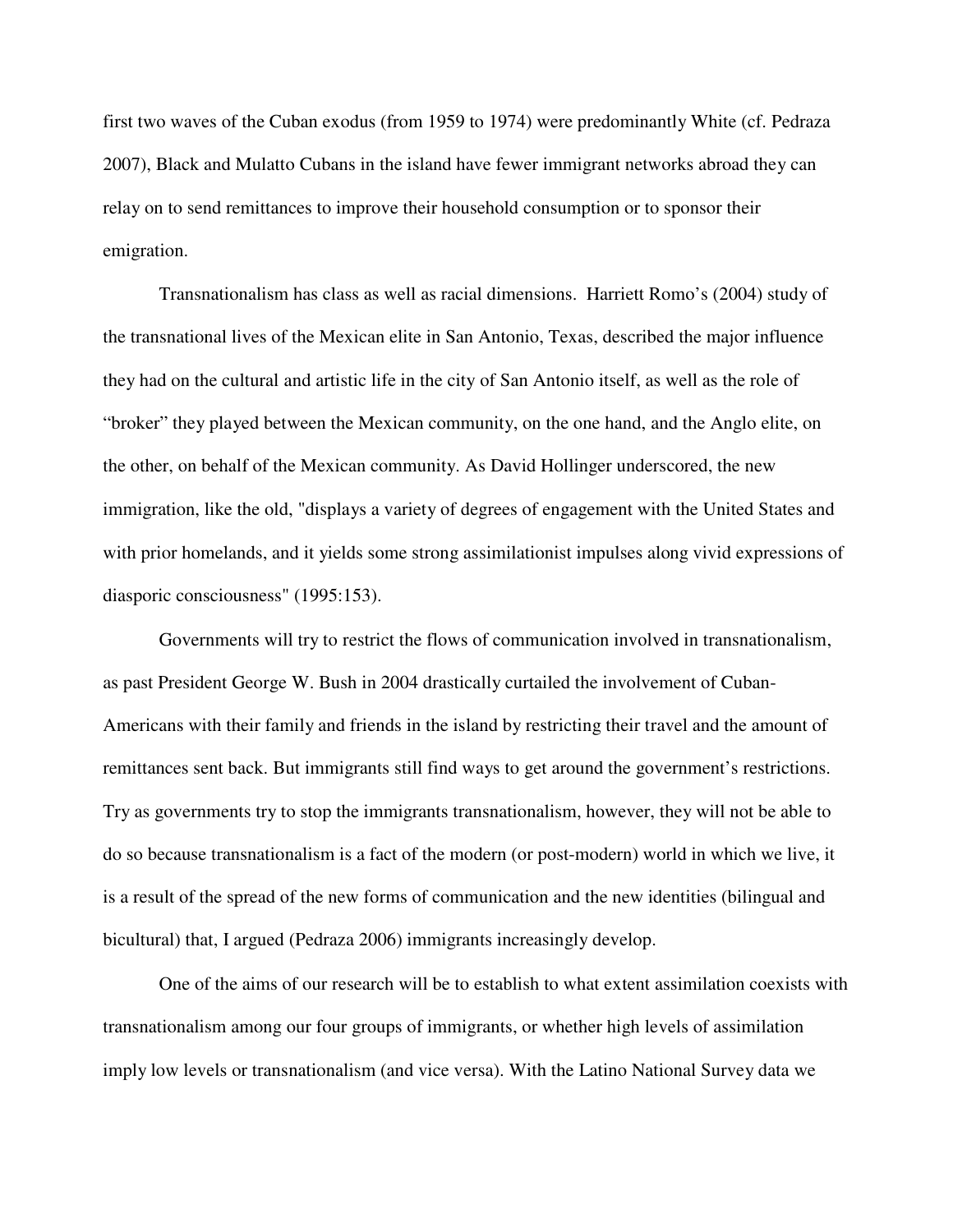will be able to assess these patterns, as well as to assess whether participation in transnational practices and the exercise of a diasporic citizenship has consequences for the extent to which immigrants can engage in ethnic politics in American life. Like any other social form, transnationalism has both positive and negative consequences. The positive consequence is that transnationalism gives us a new emotional health – a present that is tied to one's past. But the negative consequence may well be that this comes at the price of domestic political engagement, of creating institutions and lobbies that can improve the immigrant's lives as immigrants, workers, ethnics. At a time like now when America is not only "a nation of immigrants" – whose history was written by immigrants -- but is also an immigrant nation – one whose present relies on immigration, the questions this research poses and the LNS will allow us to answer are key questions.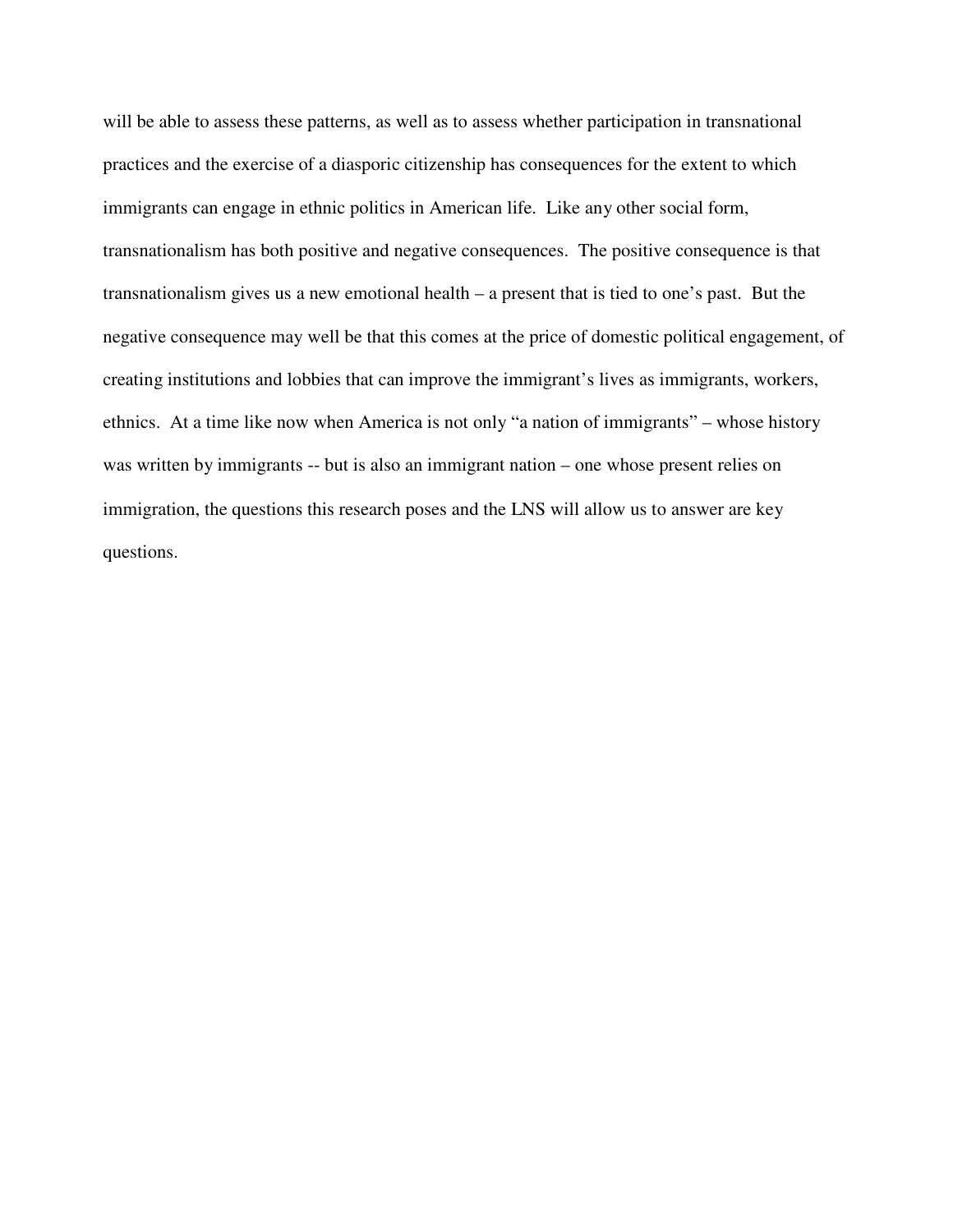# **REFERENCES**

- Alba, Richard, and Victor Nee. 2003. Remaking the American Mainstream: Assimilation and Contemporary Immigration. Cambridge, MA: Harvard University Press.
- Aranda, Elizabeth, and Elena Sabogal. 2004. "Transnational Capital and Emotional Livelihoods." Paper presented at the meetings of the Latin American Studies Association, Las Vegas, Nevada, October 9<sup>th</sup>.
- Basch, Linda, Nina Glick Schiller, and Cristina Szanton Blanc. 1994. Nations Unbound: Transnational Projects, Postcolonial Predicaments, and Deterritorialized Nation States. Langhorne, Pennsylvania: Gordon and Breach.
- Barrera, Mario. 1979. Race and Class in the Southwest. South Bend, Indiana: University of Notre Dame Press.
- Blauner, Robert. 1969. "Internal Colonialism and Ghetto Revolt." Social Problems 16: 393-408.
- Blue, Sarah A. 2004. "The Social Cost of Remittances: Race and Income Equality in Contemporary Cuba." Paper presented at the meetings of the Latin American Studies Association, Las Vegas, Nevada, October 9<sup>th</sup>.
- Bodnar, John. 1985. The Transplanted: A History of Immigrants in Urban America. Bloomington, IN: Indiana University Press.
- Duany, Jorge. 2000. "Nation on the Move: the Construction of Cultural Identities in Puerto Rico and the Diaspora. American Ethnologist 27:5-30.
- Farley, Reynolds, and Richard Alba. 2002. "The New Second Generation in the U. S." International Migration Review 36 (Fall):669-701.

Feagin, Joe R. 1978. Racial and Ethnic Relations. Englewood Cliffs, New Jersey: Prentice Hall.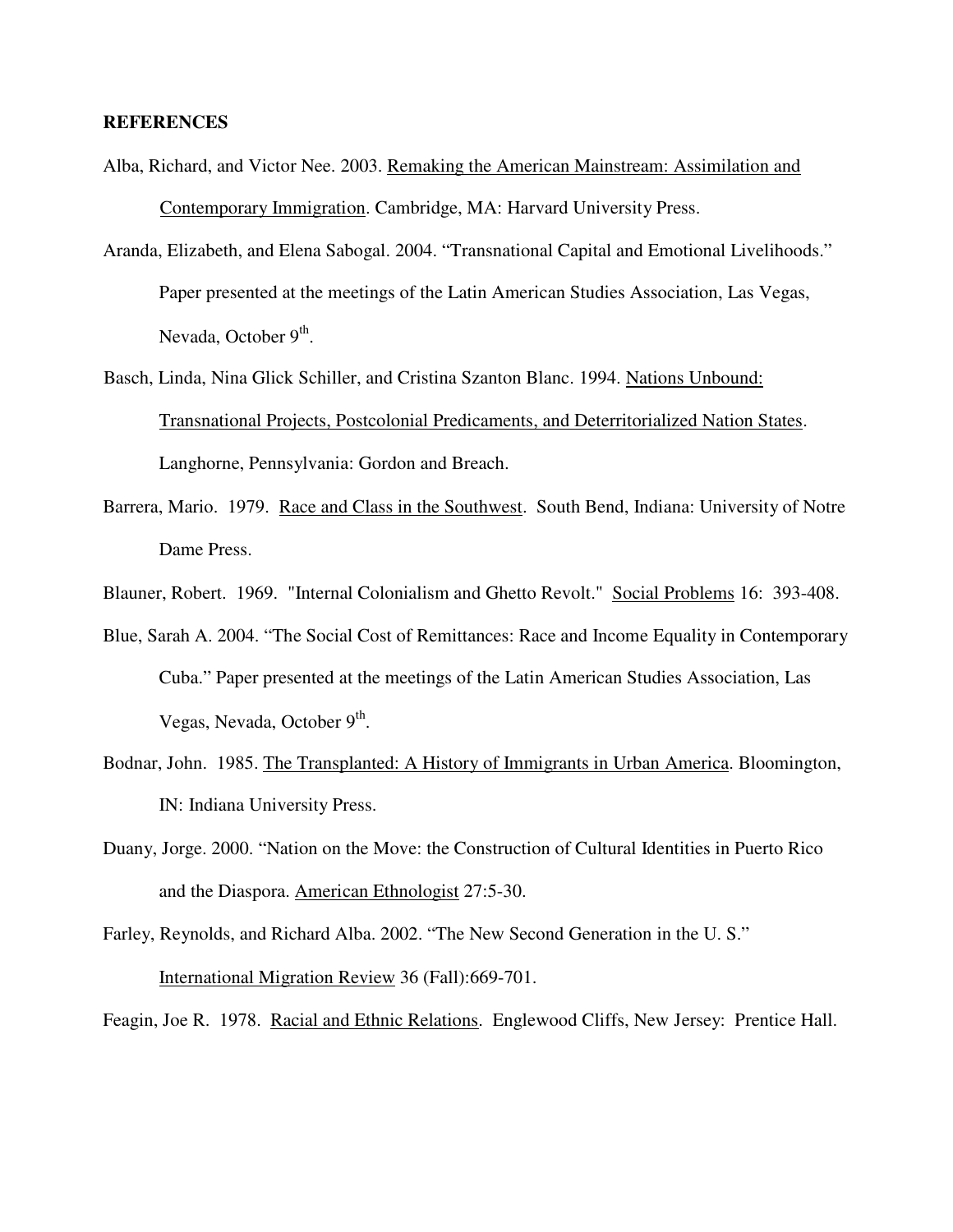- Foner, Nancy. 1997. "What's New About Transnationalism? New York Immigrants Today and at the Turn of the Century." Diaspora 6: 355-76.
- Frazier, E. Franklin. 1957. Race and Culture Contacts in the Modern World. New York: Alfred A. Knopf.
- Fussell, Elizabeth. 2004. "Migration from Central America and the Caribbean to the U. S.: The Role of Cumulative Causation." Paper presented at the meetings of the Latin American Studies Association, Las Vegas, Nevada, October 9<sup>th</sup>.
- Gordon, Milton M. 1964. Assimilation in American Life. New York: Oxford University Press. Higham, John. 1955. Strangers in the Land: Patterns of American Nativism, 1860-1925.

Hollinger, David. 1995. Postethnic America. New York: Basic Books.

Light, Ivan. 1983. Cities in World Perspective. New York, NY: Macmillan.

- Lora, Eduardo Antonio. 2003. "Changing Patterns in the Supply of Labor." Chapter 3 of the Economic and Social Progress in Latin America 2004. Washington, D. C.: Inter-American Development Bank.
- Martin, Philip, and Elizabeth Midgley. 2004. "Number of Foreign-Born Reaches All-Time High in the U. S." Population Reference Bureau. http://www.prb.org.
- . 2003. "Immigration: Shaping and Reshaping America." Population Bulletin 58 (June):1-44. Washington, D. C.: Population Reference Bureau.
- Muller, Thomas and Thomas J. Espenshade. 1985. The Fourth Wave: California's Newest Immigrants. Washington, D.C.: The Urban Institute.
- Moya, Jose. 2004. "Diaspora Studies: New Concepts, Approaches, and Realities?" Paper presented at the meeting of the Social Science History Association, Chicago, IL, November 21<sup>st</sup>.

Park, Robert E. 1950. Race and Culture. New York: The Free Press.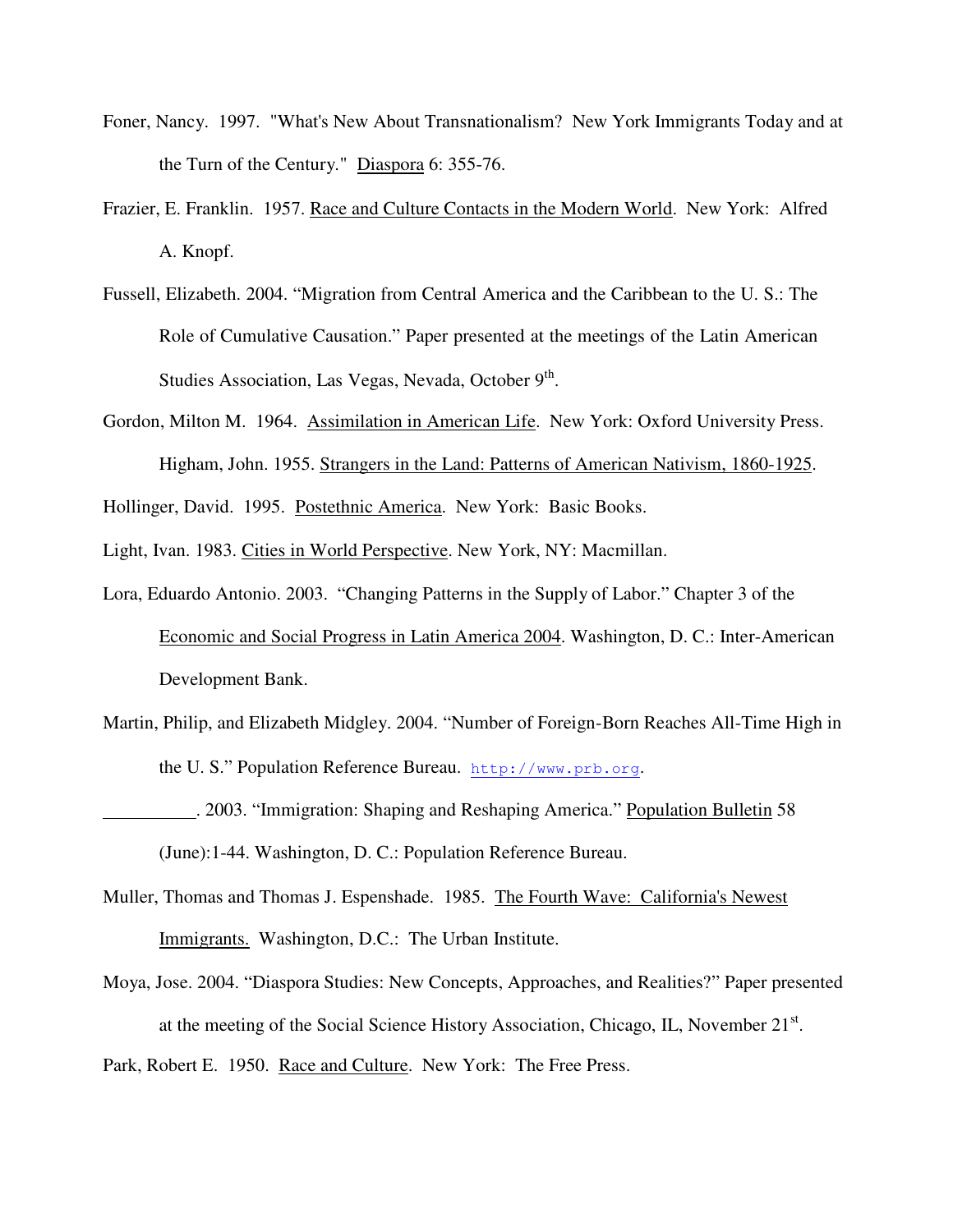- . 1928. "Human Migration and the Marginal Man." American Journal of Sociology 33: 881-893.
- , and Ernest. W. Burgess. 1921. Introduction to the Science of Sociology. University of Chicago Press.
- Pedraza, Silvia. 2007. Political Disaffection in Cuba's Revolution and Exodus. Cambridge University Press.
- . 2006. "Assimilation or Transnationalism? Conceptual Models of the Immigrant Experience." In The Cultural Psychology of Immigrants, edited by Ram Mahalingam. Mahwah, NJ: Lawrence Erlbaum.
- . 1991. "Women and Migration: The Social Consequences of Gender." Annual Review of Sociology 17:303-325.
- Portes, Alejandro, Luis E. Guarnizo, and Patricia Landolt. 1999. "Introduction: Pitfalls and Promise of an Emergent Research Field." Ethnic and Racial Studies 22: 463-78.
- Portes, Alejandro, and Ruben G. Rumbaut. 1990. Immigrant America: A Portrait. University of California Press.
- Portes, Alejandro. 1978. "Immigrant Aspirations." Sociology of Education 51: 241-260.
- Ramos, Jorge. 2004. "The Three Americas." The Miami Herald, July 19.
- Romo, Harriett. 2004. "First Class: Transnational Lives of the Upper Middle Class in San Antonio, Texas." Paper presented at the meetings of the Latin American Studies Association, Las Vegas, Nevada, October 9<sup>th</sup>.
- Rouse, Roger. 1992. "Making Sense of Settlement: Class Transformations, Cultural Struggle, and Transnationalism among Mexican Immigrants in the United States." Annals of the New York Academy of Sciences 645: 25-52. Special Issue on "Towards a Transnational